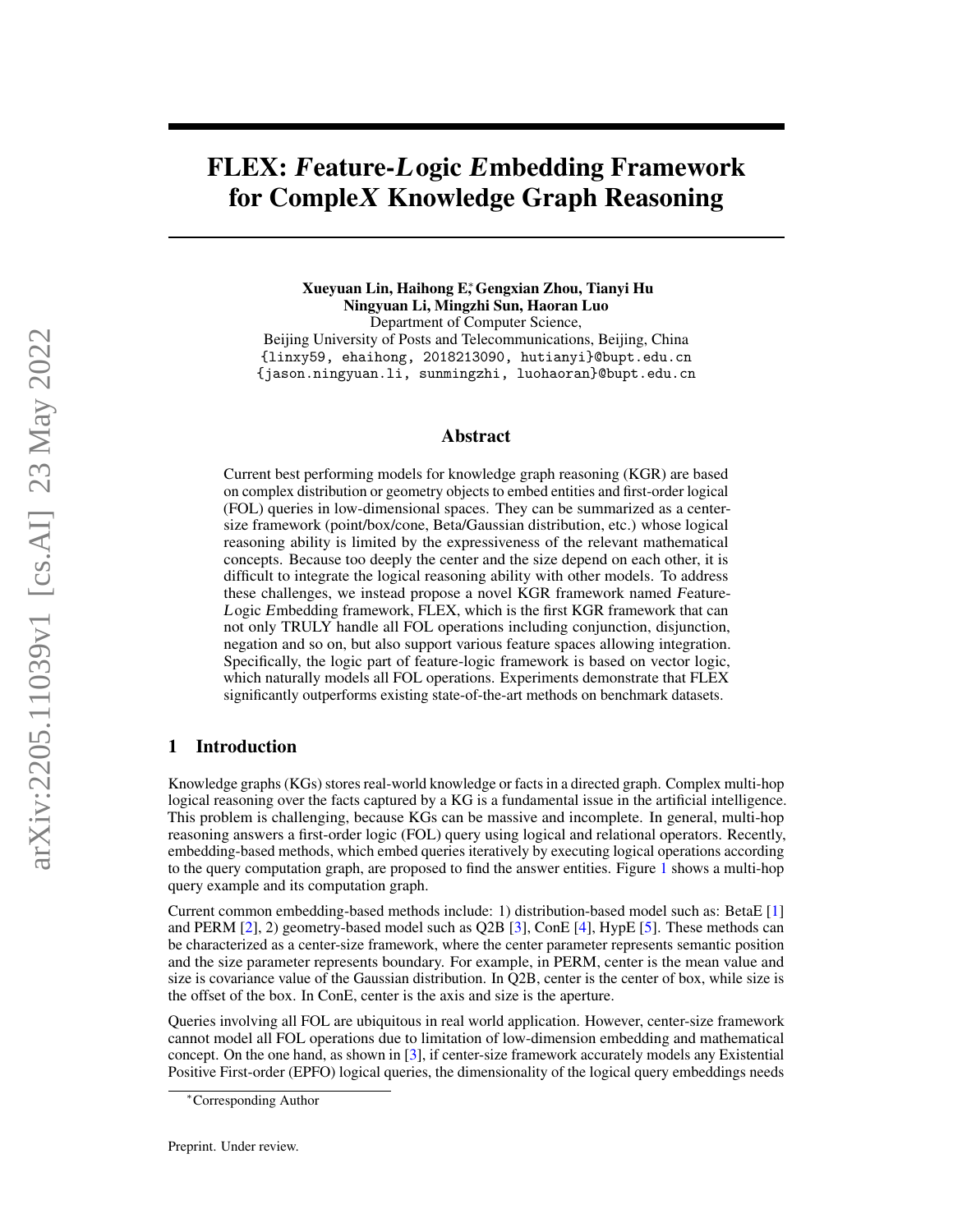<span id="page-1-0"></span>

Figure 1: A multi-hop query and its computation graph

to be  $\mathcal{O}(|\mathcal{V}|)$ , where  $|\mathcal{V}|$  is the count of all entities. On the other hand, mathematical concept also limits the logic representation capability of the model. For example, it is infeasible to use Gaussian (Beta) distribution to model difference operation, because difference of distributions is not Gaussian (Beta) distribution anymore.

Besides, the feature description and logical representation are coupled in center-size framework. Center parameter and size parameter has a one-to-one correspondence which restricts the extensibility and flexibility of the model. For example, in ConE, one axis must correspond to the other aperture. It's difficult to generalize to the case where two axes correspond to one aperture. The only way to increase its embedding capability is to increase dimension of the sector-cones which will result in simultaneous increase in the number of centers and sizes.

Therefore, it is of great significance to propose a new framework that 1) models all logical operations and 2) is easy to generalize to new features. So we propose a novel Feature-Logic Embedding Framework, FLEX, which divides the embeddings of entities and queries into two loosely coupled parts, feature part and logic part, and then learns each part independently. One part is responsible for feature description, and the other part is for logic representation. Every logical or relational operators have its own way of transformation on the embedding. In each operation, new feature for an embedding is firstly extracted from the input features, and then mingled and transformed under the guidance of operators with the assistance of logic part which denotes logic state. In the meantime, new logic parts are obtained according to the rules of real logical operations to represent new logic state.

Our feature-logic framework has the following advantages: (1) All FOL operations are supported. The logic part, which represents the logical state, is used to integrate the logical reasoning ability into the plain feature embedding. In this paper, vector logic which can handle all FOL operations is adopted as the logic part for example. In this way, our framework not only possess comprehensive logical reasoning capability, but also enables the embedding to describe objects from two perspectives, feature and logic respectively. (2) **High extensibility**. Unlike centers-size framework, our framework has fewer constraints on the number of feature parts. An embedding can have multiple independent feature parts, which enables it to obtain more accurate reasoning outcome as a result of more precise description of entities in KGs. (3) High flexibility. There are fewer dependencies between feature parts and logic parts, which provides flexibility. On the one hand, the feature part is able to choose a variety of feature spaces such as limited or infinite real space (and complex space, theoretically). On the other hand, the logic part can be modified without impacting on the feature part. The logic states before and after calculation do not depend on the feature part. Instead, the feature part depends on the logic part to capture the hidden information in logical transformation.

The contributions of our work are summarized as follows:

- 1. We propose the first knowledge graph reasoning framework which can not only support various feature spaces, but also handle all FOL operations, including conjunction, disjunction, and negation.
- 2. We provide full theoretical analysis show the ability of framework, such as commutativity, idempotence and involution. It helps to understand the performance.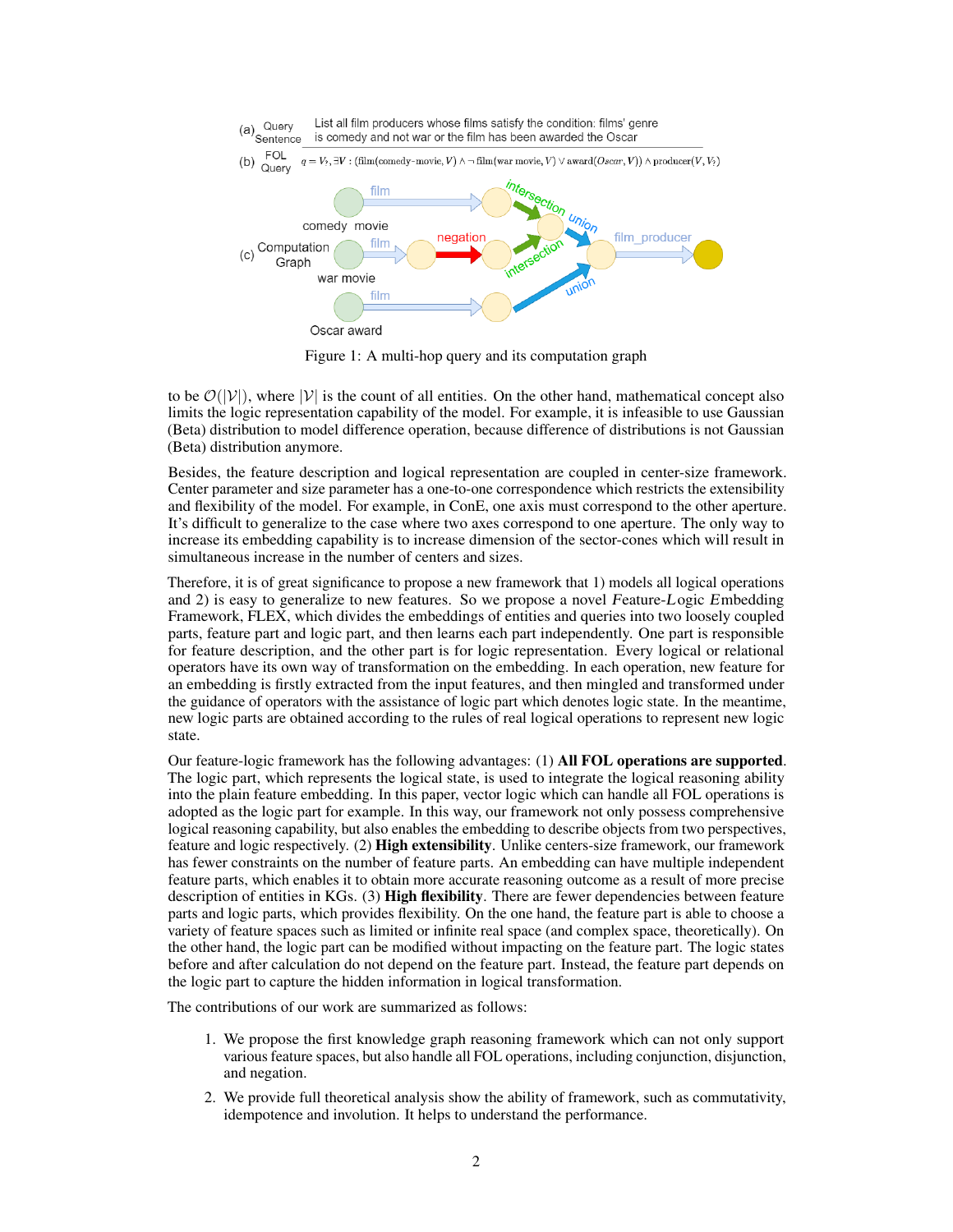- 3. We conduct a series of extra experiments to demonstrate the extensibility and flexibility. The source code is available online.
- 4. Experiments on benchmark datasets demonstrate that our framework significantly outperforms state-of-the-art models.

# 2 Related Work

Knowledge Graph Reasoning task (KGR) entails answering FOL queries which consist of logical and relational operators. Classical methods for KGR are divided into the following categories.

Traversal-based methods start from anchor nodes and then traverse the KG until reaching answering nodes according to the computation graph of the query. Subgraph matching techniques such as [\[6,](#page-9-5) [7\]](#page-9-6) can be exploited to improve efficiency and accuracy. However, traversal-based methods lack flexibility to handle intrinsic noise and incompleteness in KGs.

Path-based methods simulate the process of reasoning by constructing a path sequentially in the KG, which alleviates the above problems in the traversal-based methods. Reinforcement learning (RL) are often used to train a policy-based RL agent in order that after training the agent is able to find the path from anchor nodes to answer nodes. Some notable work includes:  $[8-11]$  $[8-11]$ . However, compared with other methods, RL-based techniques are harder to train.

Embedding-based methods associate entities and queries with a vector in low-dimensional spaces, where vectors of answer entities and queries are close to each other. This kind of methods reduces computation cost and provides ability to handle noise and incompleteness in KGs. Plenty of mathematical models are proposed to create the embeddings, such as  $(1)$  probability distribution  $[1, 2]$  $[1, 2]$  $[1, 2]$ (2) geometric objects  $[12, 3-5, 13]$  $[12, 3-5, 13]$  $[12, 3-5, 13]$  $[12, 3-5, 13]$  $[12, 3-5, 13]$  (3) complex objects  $[14-16]$  $[14-16]$  (4) t-norm [\[17\]](#page-9-13). Distinguished from existing embedding-based models, our model divides logic and feature into two loosely coupled modules, and supports all FOL operations.

# 3 Preliminaries

#### 3.1 Backgrounds

**Knowledge Graph (KG)**. A knowledge graph  $G = \{V, R, T\}$  consists of entity set V, relation set R and triple set  $\mathcal{T} = \{(h, r, t) | h, t \in \mathcal{V}; r \in \mathcal{R}\}\$ , where h, r and t denotes head entity, relation and tail entity respectively.

First-Order Logical (FOL) Query. A FOL query q consists of a non-variable anchor entity set  $V_a \subseteq V$ , existentially quantified bound variables  $V_1, V_2, \cdots, V_k$ , target variable  $V_?$ , relation  $r \in \mathcal{R}$  in the KG and logical operations existential quantification ∃, conjunction ∩, disjunction ∪ and negation  $\neg$ . The disjunctive normal form (DNF) of a query q is defined as:

$$
q[V_?] = V_?, \exists V_1, \cdots, V_k : c_1 \vee c_2 \vee \cdots \vee c_n \tag{1}
$$

where  $c_i$  represents conjunctions of one or more literals  $e, i.e., c_i = e_{i1} \wedge e_{i2} \wedge \cdots \wedge e_{im}$  and literal e represents an atomic formula or its negation, *i.e.*,  $e_{ij} = r(v_a, V)$  or  $\neg r(v_a, V)$  or  $r(V', V)$  or  $\neg r(\hat{V}', V)$ , where  $v_a \in V_a, V \in \{V_?, V_1, V_2, \cdots, V_k\}, \check{V}' \in \{\hat{V}_1, V_2, \cdots, V_k\}$  and  $V \neq \check{V}'$ .

Computation Graph. A computation graph is a directed acyclic graph whose nodes represent entity sets  $V_a \cup V$  in the query structure, while directed edges represent logical or relational operations acting on the entity sets. A computation graph specifies how the reasoning of the query is proceeded on KGs. Starting from anchor entity sets, we obtain the answer entity set after applying operations on the entity sets according to the directed edges in the computation graph. The operation types on the computation graph are defined as follows:

- 1. Relational Project P. Given an entity set  $S \subseteq V$  and a relation  $r \in \mathcal{R}$ , project operation maps S to another entity set  $S' = \bigcup_{v \in S} \{v' | (v, r, v') \in \mathcal{T}\}.$
- 2. Intersection *T*. Given a set of entity sets  $\{S_1, \dots, S_n\}$ , the intersection operation computes logical intersection of these sets  $\cap_{i=1}^n S_i$ .
- 3. Union  $U$ . Given a set of entity sets, the union operation computes logical union of these sets  $\cup_{i=1}^n S_i$ .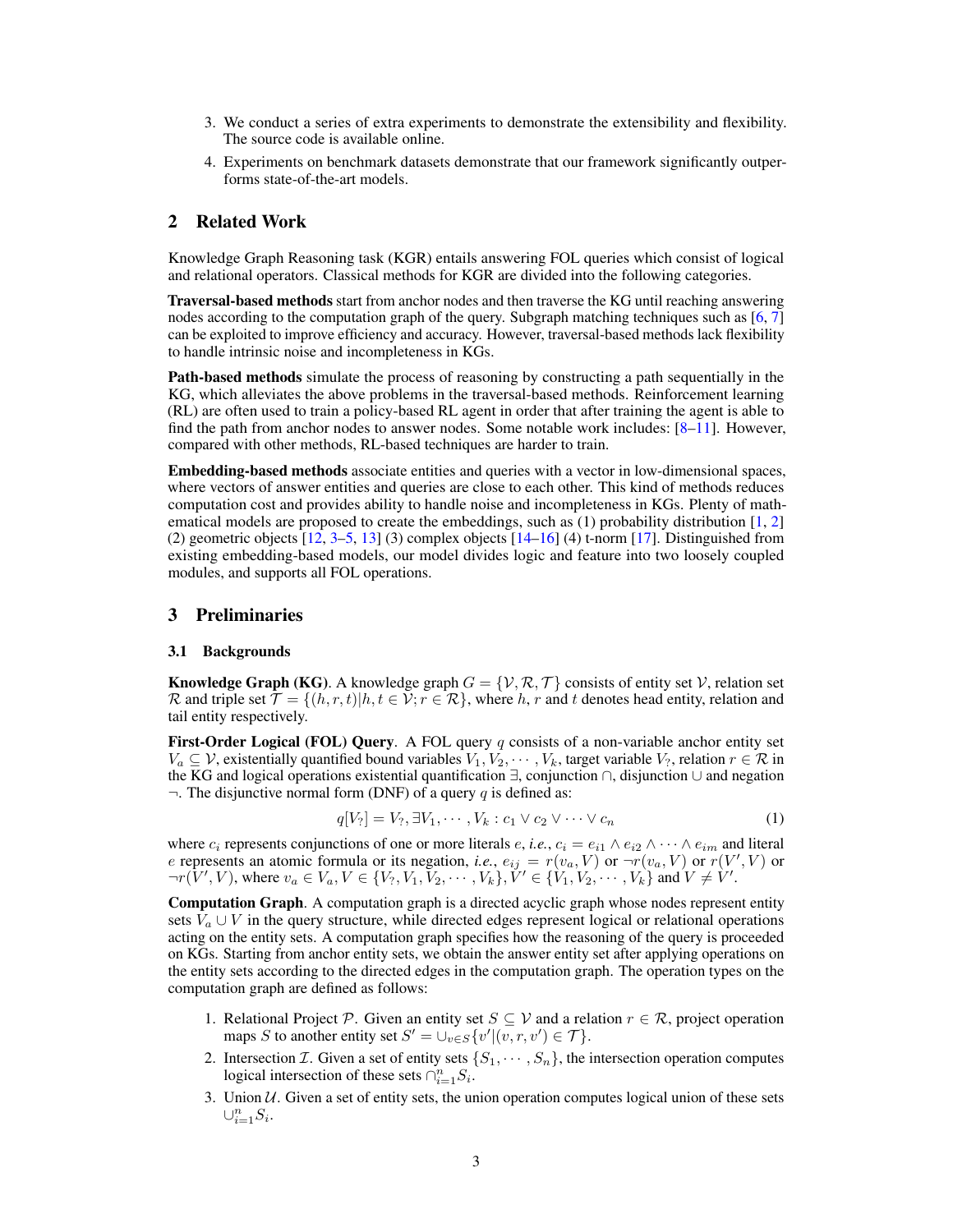4. Complement/Negation C. The complement set of given entity set S in KG is  $\overline{S} = \mathcal{V} \backslash S$ .

**Query Embedding.** A query embedding  $V_q$  of query set q is a continuous embedding. Starting from anchor entity sets, we obtain the final embedding  $V_q$  for query q after applying operations according to computation graph. The answer to the query  $q$  is the entities v whose embedding v has the smallest distance  $dist(\mathbf{v}, \mathbf{V}_q)$  to the embedding of query q.

#### 3.2 Vector Logic

Vector logic is an elementary logical model based on matrix algebra. In vector logic, true value are mapped to the vector, and logical operators are executed by matrix computation.

**Truth Value Vector Space.** A two-valued vector logic use two d-dimensional ( $d \ge 2$ ) column vectors  $\vec{s}$  and  $\vec{n}$  to represent true and false in the classic binary logic. The two vectors  $\vec{s}$  and  $\vec{n}$  are real-valued, normally orthogonal to each other, and normalized vectors, *i.e.*,  $\|\vec{s}\| = 1$ ,  $\|\vec{n}\| = 1$ .

Operators. The basic logical operators are associated with its own matrices by vectors in truth value vector space. Two common types of operators are monadic and dyadic.

(1) Monadic Operators: Monadic operators are functions:  $V_2 \rightarrow V_2$ . Two examples are Identity  $I = \vec{s}\vec{s}^T + \vec{n}\vec{n}^T$  and Negation  $N = \vec{n}\vec{s}^T + \vec{s}\vec{n}^T$  such that  $I\vec{s} = \vec{s}, I\vec{n} = \vec{n}, N\vec{n} = \vec{s}, N\vec{s} = \vec{n}$ .

(2) Dyadic Operators: Dyadic operators are functions:  $V_2 \otimes V_2 \rightarrow V_2$ , where  $\otimes$  denotes Kronecker product. Dyadic operators include conjunction  $C$ , disjunction  $D$ , implication IMPL, equivalence  $E$ , exclusive or XOR, etc. For example, the conjunction between two logical propositions  $(p \land q)$  is performed by  $C(\vec{u} \otimes \vec{v})$ , where  $C = \vec{s}(\vec{s} \otimes \vec{s})^T + \vec{n}(\vec{s} \otimes \vec{n})^T + \vec{n}(\vec{n} \otimes \vec{s})^T + \vec{n}(\vec{n} \otimes \vec{n})^T$ . It can be verified that  $C(\vec{s} \otimes \vec{s}) = \vec{s}, C(\vec{s} \otimes \vec{n}) = C(\vec{n} \otimes \vec{s}) = C(\vec{n} \otimes \vec{n}) = \vec{n}$ .

Many-valued Two-dimensional Logic. Many-valued logic are introduced to include uncertainties in the logic vector. Weighting  $\vec{s}$  and  $\vec{n}$  by probabilities, uncertainties are introduced:  $\vec{f} = \epsilon \vec{s} + \delta \vec{n}$ , where  $\epsilon, \delta \in [0, 1], \epsilon + \delta = 1$ . Besides, operations on vectors can be simplified to computation on the scalar of these vectors. For example, given two vectors  $\vec{u} = \alpha \vec{s} + \beta \vec{n}, \vec{v} = \alpha' \vec{s} + \beta' \vec{n}$ , we have:

<span id="page-3-1"></span>
$$
NOT(\alpha) = \vec{s}^T N \vec{u} = 1 - \alpha
$$
  
\n
$$
OR(\alpha, \alpha') = \vec{s}^T D(\vec{u} \otimes \vec{v}) = \alpha + \alpha' - \alpha \alpha'
$$
  
\n
$$
AND(\alpha, \alpha') = \vec{s}^T C(\vec{u} \otimes \vec{v}) = \alpha \alpha'
$$
  
\n
$$
IMPL(\alpha, \alpha') = \vec{s}^T L(\vec{u} \otimes \vec{v}) = 1 - \alpha(1 - \alpha')
$$
  
\n
$$
XOR(\alpha, \alpha') = \vec{s}^T X(\vec{u} \otimes \vec{v}) = \alpha + \alpha' - 2\alpha \alpha'
$$
\n(2)

# 4 Method

In this section, we propose a flexible feature-logic embedding framework (FLEX) for knowledge graph reasoning. We first introduce components of feature-logic embeddings for queries and entities in Section [4.1.](#page-3-0) Afterwards, we introduce the logical operators and the methods to learn feature-logic embeddings in Section [4.2](#page-4-0) and [4.3.](#page-5-0) Furthermore, we provide theoretical analysis of feature-logic framework in Section [4.4](#page-5-1) to clarify the mathematical properties, which help to understand why the framework works.

### <span id="page-3-0"></span>4.1 Feature-Logic Embeddings for Queries and Entities

In this section, we design embeddings for queries and entities. To model the logical information hidden in the query embedding, we propose to consider a part of the embedding as logic part, while the rest as feature part. The logic part obeys the rules of real logical operations in vector logic and doesn't depend on the feature part. In our framework, the embedding of  $\llbracket q \rrbracket$  is  $\mathbf{V}_q = (\theta_f, \theta_l)$  where  $\theta_f \in [-L, L]^d$  is the feature part and  $\theta_l \in [0, 1]^d$  is the logic part, d is the embedding dimension and  $L > 0$  is a boundary. In vector logic, the parameter  $\theta_l$  is the uncertainty  $\theta_l \vec{s} + (1 - \theta_l)\vec{n}$  of the feature.

An entity  $v \in V$  is a special query without uncertainty. We propose to represent an entity as the query with logic part 0, which indicates that the entity's uncertainty is 0. Formally, the embedding of entity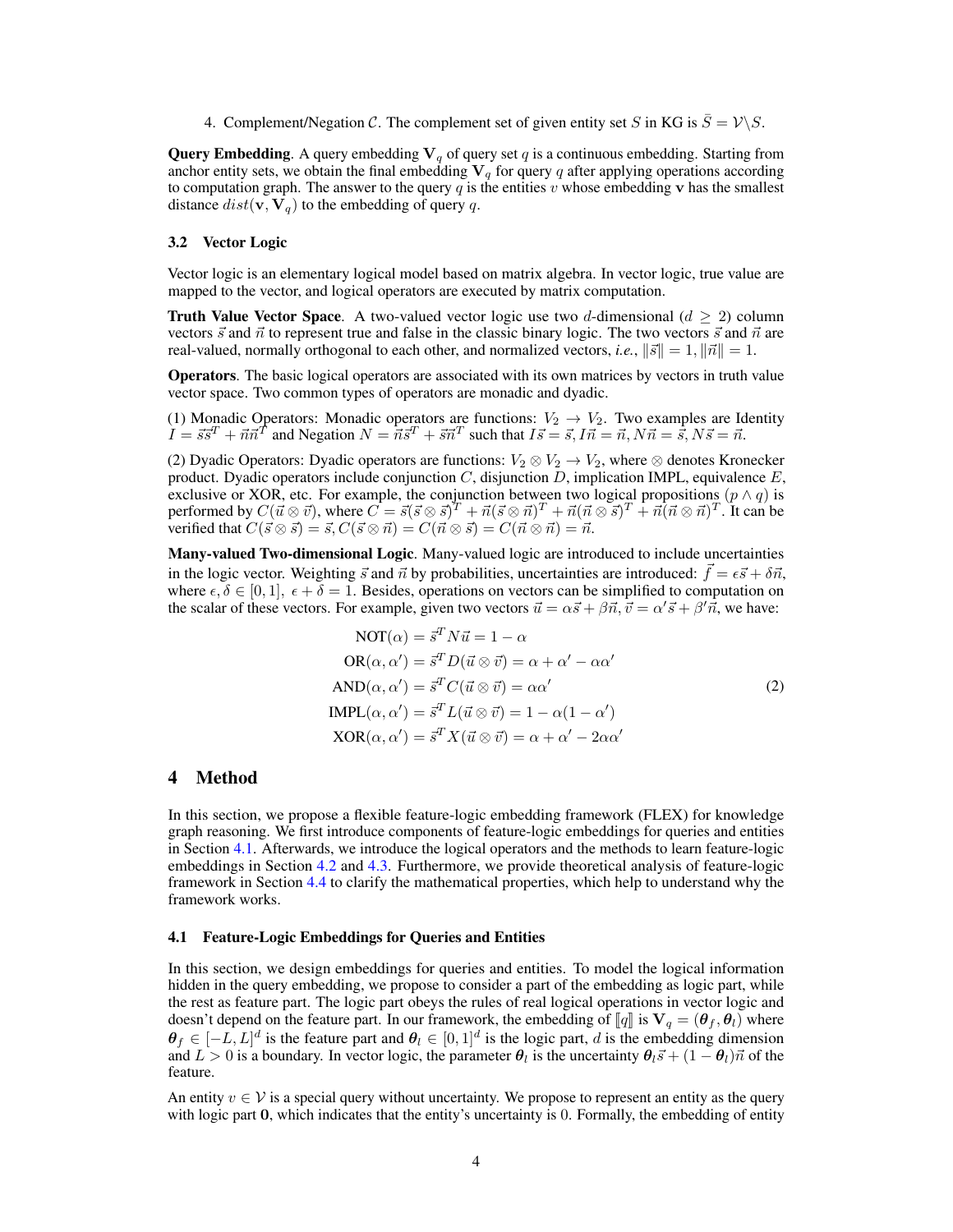<span id="page-4-1"></span>

Figure 2: FLEX's logical operators. Each query embedding consists of feature part and logic part. The feature part depends on previous feature and logic parts. The logic part obeys the rules of real logical operations independently.

v is  $\mathbf{v} = (\theta_f, \mathbf{0})$ , where  $\theta_f \in [-L, L]^d$  is the feature part and 0 is a d-dimensional vector with all elements being 0.

### <span id="page-4-0"></span>4.2 Logical Operators for Feature-Logic Embeddings

In this section, we introduce the designed logical operators of FLEX, including projection, intersection, complement, union, and other dyadic operators.

**Projection Operator** P. The goal of operator P is to map an entity set to another entity set under a given relation. We define a function  $f_r: V_q \mapsto V'_q$  in the embedding space to represent  $P$ . To implement  $f_r$ , we first represent relations as translations on query embeddings and assign each relation with relational embedding  $\mathbf{r} = (\theta_{f,r}, \theta_{l,r})$ . Then  $f_r$  is defined as:

$$
f_r(\mathbf{V}_q) = g(\mathbf{MLP}([\boldsymbol{\theta}_f + \boldsymbol{\theta}_{f,r}; \boldsymbol{\theta}_l + \boldsymbol{\theta}_{l,r}]))
$$
\n(3)

where **MLP** :  $\mathbb{R}^{2d} \to \mathbb{R}^{2d}$  is a multi-layer perceptron network (MLP),  $[\cdot; \cdot]$  is concatenation and g is an activate function to generate  $\theta'_{f} \in [-L, L]^d$ ,  $\theta'_{l} \in [0, 1]^d$ . We define g as (Figure [2a\)](#page-4-1):

$$
[g(\mathbf{x})]_i = \begin{cases} \theta_f^i = L \tanh(x_i), & \text{if } i \leq d, \\ \theta_l^{i-d} = \sigma(x_i), & \text{if } i > d. \end{cases}
$$
 (4)

where  $[g(x)]_i$  is the *i*-th element of  $g(x)$ ,  $\tanh(\cdot)$  is hyperbolic tangent function and  $\sigma(\cdot)$  is Sigmoid function. Note that  $\theta_f$  as the feature part is flexible to be in  $(-\infty, +\infty)$ . So in experiments it also works when we remove  $tanh(\cdot)$ . For Experiments please refer to Section [5.3.](#page-6-0)

**Intersection Operator** *I*. The goal of operator *I* is to represent  $[\![q]\!] = \bigcap_{i=1}^{n} [\![q_i]\!]$ . Suppose that  $V = (\theta \cdot \theta)$  and  $V = (\theta \cdot \theta)$  is the feature-logic embeddings for  $[\![q]\!]$  and  $[\![q_i]\!]$  respectively  $\mathbf{V}_q = (\boldsymbol{\theta}_f, \boldsymbol{\theta}_l)$  and  $\mathbf{V}_{q_i} = (\boldsymbol{\theta}_{q_i,f}, \boldsymbol{\theta}_{q_i,l})$  are feature-logic embeddings for  $[\![q]\!]$  and  $[\![q_i]\!]$ , respectively.<br>We define the intersection operator as follows (Figure [2b\)](#page-4-1):

$$
\theta'_{f} = \sum_{i=1}^{n} \alpha_{i} \theta_{q_{i},f}, \alpha_{i} = \frac{\exp(\mathbf{MLP}([\theta_{q_{i},f}; \theta_{q_{i},l}]))}{\sum_{j=1}^{n} \exp(\mathbf{MLP}([\theta_{q_{j},f}; \theta_{q_{j},l}]))}
$$
\n
$$
\theta'_{l} = \prod_{i=1}^{n} \theta_{q_{i},l} \tag{5}
$$

where  $\alpha_i$  is the attention weight to notice the changes of logic part,  $MLP : \mathbb{R}^{2d} \to \mathbb{R}^d$  is another MLP network,  $[\cdot; \cdot]$  is concatenation. It follows AND operation in vector logic (Equation [2\)](#page-3-1).

Note that the logic part  $\theta_l$  only depends on previous logic parts, according to vector logic. The self-attention neural network will learn the hidden information from logic and leverage to the feature part. This architecture makes flexibility come true, which is different from center-size framework.

<span id="page-4-2"></span>**Complement Operator** C. The aim of C is to identify the complement of query set  $\llbracket q \rrbracket$  such that  $\llbracket \neg q \rrbracket = \mathcal{V} \setminus \llbracket q \rrbracket$ . Suppose that  $\mathbf{V}_q = (\theta_f, \theta_i)$  and  $\mathbf{V}_{\neg q} = (\theta_f^*, \theta_i^*)$ . We define the complement operator  $C$  as (Figure [2d\)](#page-4-1):

$$
\begin{aligned} \boldsymbol{\theta}'_f &= L \tanh(\mathbf{MLP}([\boldsymbol{\theta}_f; \boldsymbol{\theta}_l]))\\ \boldsymbol{\theta}'_l &= 1 - \boldsymbol{\theta}_l \end{aligned} \tag{6}
$$

where  $MLP : \mathbb{R}^{2d} \to \mathbb{R}^d$  is another MLP network,  $[\cdot; \cdot]$  is concatenation. The computation of logic part follows NOT operation in vector logic (Equation [2\)](#page-3-1).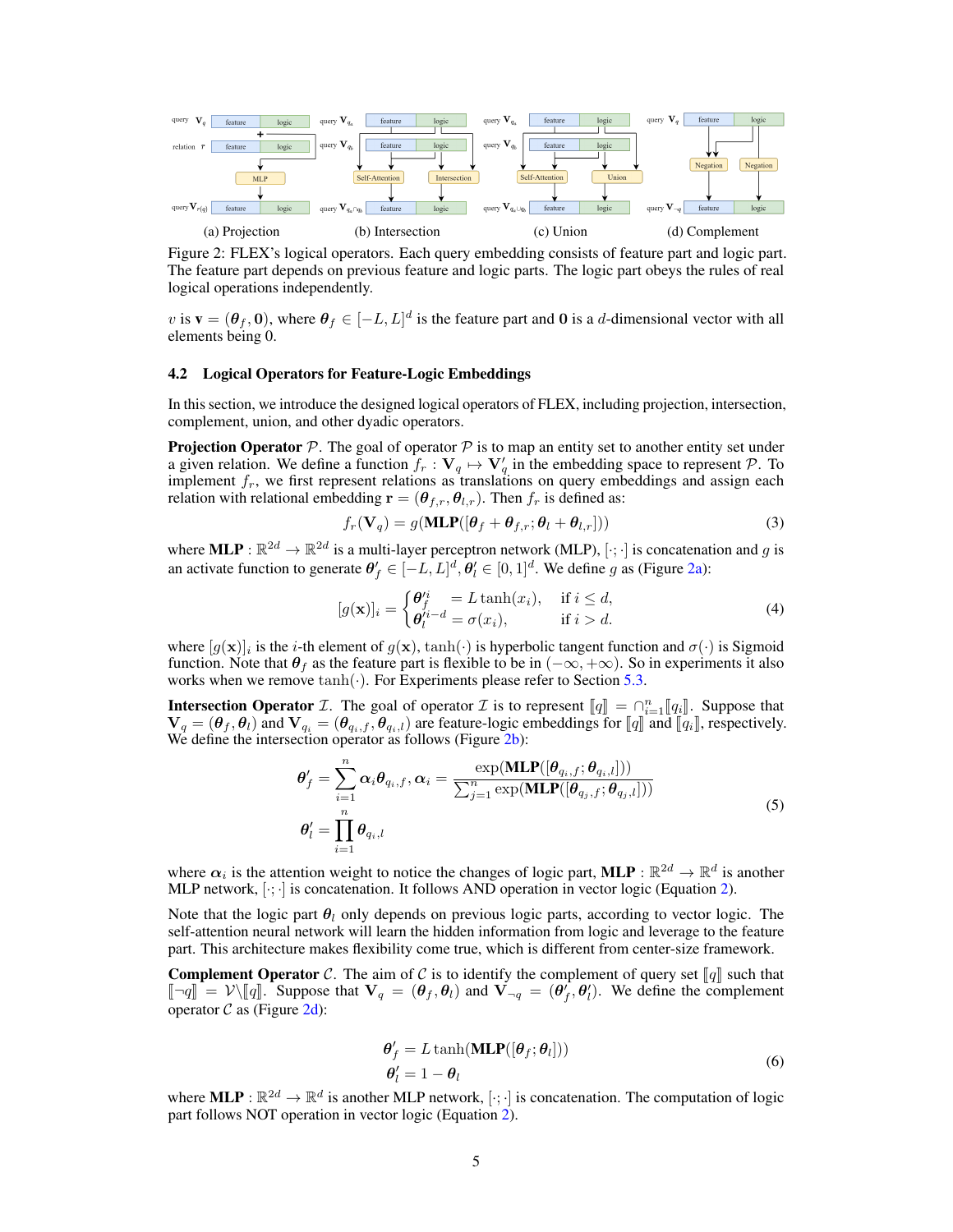#### Union Operator  $U$  and Other Dyadic Operators.

Benefit from vector logic, our framework is able to directly model all dyadic operators. We design the same structure as Intersection Operator for all dyadic operators. Below we take the Union Operator  $U$  for example.

The goal of operator U is to represent  $[\![q]\!] = \bigcup_{i=1}^n [\![q_i]\!]$ . Suppose that  $V_q = (\theta_f, \theta_i)$  and  $V_{q_i} = (\theta_f, \theta_i)$  are feature-logic embeddings for  $[\![q]\!]$  and  $[\![q_i]\!]$  respectively. We define the union operator  $(\theta_{q_i,f}, \theta_{q_i,l})$  are feature-logic embeddings for  $\llbracket q \rrbracket$  and  $\llbracket q_i \rrbracket$ , respectively. We define the union operator as follows (Figure [2c\)](#page-4-1):

$$
\theta'_{f} = \sum_{i=1}^{n} \alpha_{i} \theta_{q_{i},f}, \alpha_{i} = \frac{\exp(\text{MLP}([\theta_{q_{i},f}; \theta_{q_{i},l}]))}{\sum_{j=1}^{n} \exp(\text{MLP}([\theta_{q_{j},f}; \theta_{q_{j},l}]))}
$$
\n
$$
\theta'_{l} = \sum_{i=1}^{n} \theta_{q_{i},l} - \sum_{1 \leq i < j \leq n} \theta_{q_{i},l} \theta_{q_{j},l} + \sum_{1 \leq i < j < k \leq n} \theta_{q_{i},l} \theta_{q_{j},l} \theta_{q_{k},l} + \ldots + (-1)^{n-1} \prod_{i=1}^{n} \theta_{q_{i},l} \tag{7}
$$

where  $\alpha_i$  is the self-attention weight, MLP :  $\mathbb{R}^{2d} \to \mathbb{R}^d$  is another MLP network,  $[\cdot; \cdot]$  is concatenation. When  $n = 2$ , the logic part is  $\theta_l = \theta_{q_1,l} + \theta_{q_2,l} - \theta_{q_1,l}\theta_{q_2,l}$ , which is the OR operation in vector logic (Equation [2\)](#page-3-1). The computation complexity is  $O(nd)$  where n denotes the number of queries to union and  $d$  is the embedding dimension.

In fuzzy logic, it is common to use  $\min(\cdot)$  and  $\max(\cdot)$  as AND and OR operations respectively. Therefore, we also propose another intersection operator  $\mathcal{I}_2$ , whose feature part is the same as  $\mathcal I$  but the logic part is  $\theta'_{l} = \min_{i=1}^{n} {\theta_{q_i,l}}$ . The other union operator  $\mathcal{U}_2$  has  $\theta'_{l} = \max_{i=1}^{n} {\theta_{q_i,l}}$ .

#### <span id="page-5-0"></span>4.3 Learning Feature-Logic Embeddings

We expect the embedding pairs, which consist of the Feature-Logic embeddings of entities  $v \in \llbracket q \rrbracket$ and the Feature-Logic embedding of query q, to achieve high scores. Relatively, for entities  $v' \notin \llbracket \bar{q} \rrbracket$ <br>and query q, we expect low scores. Therefore, we firstly define a distance function to measure the and query q, we expect low scores. Therefore, we firstly define a distance function to measure the distance between a given entity embedding and a query embedding, and then we train the model with negative sampling loss.

**Distance Function.** Given an entity embedding  $v = (\theta_{v,f}, 0)$  and a query embedding  $V_q =$  $(\theta_{q,t}, \theta_{q,l})$ , we define the conjunctive distance  $d_{con}$  between this entity v and the query q as the sum of the feature distance (between feature parts) and the logic part (to expect uncertainty to be 0):

$$
d_{\text{con}}(\mathbf{v}; \mathbf{V}_q) = \|\boldsymbol{\theta}_{v,f} - \boldsymbol{\theta}_{q,f}\|_1 + \boldsymbol{\theta}_{q,l} \tag{8}
$$

For some datasets there exist disjunctive queries in training set, the final distance function  $d$  only involves conjunctive distance  $(d(\mathbf{v}; \mathbf{V}_q)) = d_{con}(\mathbf{v}; \mathbf{V}_q)$  as we can train our union operator with disjunctive queries. However, for cases without disjunctive queries data, because the union operator cannot be trained, we use DNF technique [\[1\]](#page-9-0) to transform all queries to DNF. Given a DNF query  $q = q_1 \vee \cdots \vee q_n$ , we define disjunctive distance  $d_{dis}(\mathbf{v}; \mathbf{V}_q) = \mathbf{OR}\{d_{con}(\mathbf{v}; \mathbf{V}_{q_1}), \ldots, d_{con}(\mathbf{v}; \mathbf{V}_{q_n})\}\$ where OR is OR operation in vector logic (Equation [2\)](#page-3-1). The final distance  $d$  is based on disjunctive distance  $d_{\text{dis}}$  and conjunctive distance  $d_{\text{con}}$ :

$$
d(\mathbf{v}, \mathbf{V}_q) = \begin{cases} d_{\text{con}}(\mathbf{v}, \mathbf{V}_q), & \text{if } q \text{ is conjunctive,} \\ d_{\text{dis}}(\mathbf{v}, \mathbf{V}_q), & \text{if } q \text{ is disjunctive.} \end{cases}
$$
(9)

Loss Function. Given a training set of queries, we optimize a negative sampling loss

$$
L = -\log \sigma(\gamma - d(\mathbf{v}; \mathbf{V}_q)) - \frac{1}{k} \sum_{i=1}^{k} \log \sigma(d(\mathbf{v}'_i; \mathbf{V}_q) - \gamma)
$$
(10)

where  $\gamma > 0$  is a fixed margin,  $v \in [\![q]\!]$  is a positive entity,  $v'_i \notin [\![q]\!]$  is the *i*-th negative entity, k is the number of negative entities and  $\sigma(.)$  is the sigmoid function number of negative entities, and  $\sigma(\cdot)$  is the sigmoid function.

#### <span id="page-5-1"></span>4.4 Theoretical Analysis

To understand why feature-logic framework works, we have the following propositions (with proofs in Appendix [A.1\)](#page-11-0):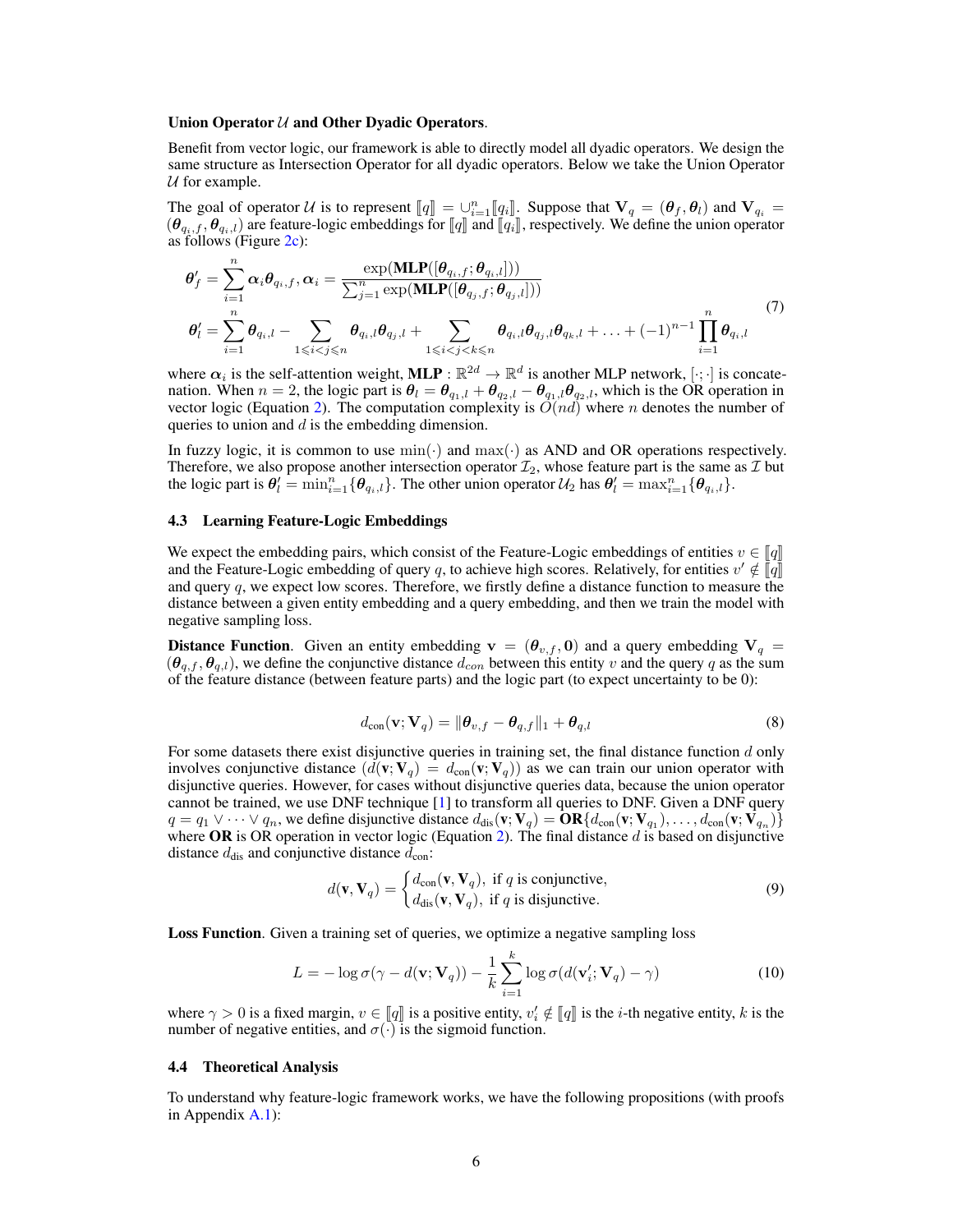<span id="page-6-3"></span>**Proposition 1. Commutativity**: Given Feature-Logic embedding  $V_{q_a}, V_{q_b}$ , we have  $\mathcal{I}(V_{q_a}, V_{q_b}) =$  $\mathcal{I}(\mathcal{V}_{q_b},\mathcal{V}_{q_a})$  and  $\mathcal{U}(\mathcal{V}_{q_a},\mathcal{V}_{q_b}) = \mathcal{U}(\mathcal{V}_{q_b},\mathcal{V}_{q_a})$ ,  $\mathcal{I}_2(\mathcal{V}_{q_a},\mathcal{V}_{q_b}) = \mathcal{I}_2(\mathcal{V}_{q_b},\mathcal{V}_{q_a})$  and  $\mathcal{U}_2(\mathcal{V}_{q_a},\mathcal{V}_{q_b}) =$  $\mathcal{U}_2(\tilde{\mathcal{V}}_{q_b}, \tilde{\mathcal{V}}_{q_a}).$ 

<span id="page-6-4"></span>**Proposition 2.** *Idempotence*: Given Feature-Logic embedding  $V_q$ , we have  $\mathcal{I}_2(\{V_q, V_q, \dots, V_q\}) =$  $\mathcal{V}_q$  and  $\mathcal{U}_2(\{\mathcal{V}_q, \mathcal{V}_q, \cdots, \mathcal{V}_q\}) = \mathcal{V}_q$ .

These propositions show that our designed intersection and union operators obey the rules of real logical operations.

# 5 Experiments

In this section, we conduct experiments to demonstrate that: 1) FLEX is a powerful framework for complex knowledge graph reasoning; 2) FLEX is flexible. We first introduce experimental settings in Section [5.1](#page-6-1) and then present the experimental results in Section [5.2](#page-6-2) and [5.3.](#page-6-0)

#### <span id="page-6-1"></span>5.1 Experimental Settings

Dataset We use three datasets in [\[1\]](#page-9-0): FB15k [\[18\]](#page-9-14), FB15k-237 (FB237) [\[19\]](#page-9-15) and NELL995 (NELL) [\[20\]](#page-10-0). For fair comparison, we use the same query structures in [\[1\]](#page-9-0). The training and validation queries consist of five conjunctive structures  $(1p/2p/3p/2i/3i)$  and five structures with negation (2in/3in/inp/pni/pin). We also evaluate the ability of generalization, *i.e.*answering queries with structures that models have never seen during training. The extra query structures include  $ip/pi/2u/up$ . Please refer to Appendix [A.2.1](#page-12-0) for more details about datasets.

Training We implement our model with PyTorch and use Adam[\[21\]](#page-10-1) as a gradient optimizer. We use only one GTX1080 graphic card for experiments. In order to find the best hyperparameters, we use grid search based on the performance on the validation datasets. Please refer to Appendix [A.2.2](#page-12-1) for best hyperparameters.

Evaluation We adopt the same evaluation protocol as that in [\[1\]](#page-9-0). Firstly, we build three KGs: the training KG (training edges), the validation KG (training + validation edges) and the test KG (training + validation + test edges). Given a test query q, for each non-trivial answer  $v \in ||q||_{\text{test}} - ||q||_{\text{valid}}$  of the query q, we rank it against non-answer entities  $V - [q]_{\text{test}}$ . Then we calculate Hits@k (k=1,3,10) and Mean Reciprocal Rank (MRR) based on the rank. Please refer to Appendix [A.2.3](#page-13-0) for the definition of Hits@k and MRR. For all metrics, the higher, the better.

Baselines We compare FLEX against four state-of-the-art models, including GQE [\[12\]](#page-9-9), Query2Box  $(Q2B)[3]$  $(Q2B)[3]$ , BetaE [\[1\]](#page-9-0) and ConE [\[4\]](#page-9-3).

#### <span id="page-6-2"></span>5.2 Main Results

Queries without Negation. Table [1](#page-7-0) shows the results on queries without negation (EPFO queries). Overall, FLEX outperforms compared models. FLEX achieves on average 5.2%, 5.1% and 3.7% relative improvement MRR over previous state-of-the-art (SOTA) ConE on FB15k, FB237 and NELL respectively, which demonstrates the advantages of feature-logic framework. Besides, FLEX gains an impressive improvement on queries 1p. For example, FLEX outperforms ConE by 8.9% for 1p query on NELL. The good results on  $1p$  queries enable our further comparison on traditional link prediction tasks with SOTA models, such as TuchER [\[22\]](#page-10-2). Please refer to Appendix [A.5.](#page-14-0)

Queries with Negation. Table [2](#page-7-1) shows the results on queries with negation. Generally speaking, FLEX outperforms BetaE and ConE. For relative MRR improvement compared with ConE, FLEX achieves 4.1% on FB15k, 3.4% on FB237 and 4.7% on NELL. The improvement demonstrates the effectiveness of our method.

#### <span id="page-6-0"></span>5.3 Framework Analysis

In this section, we conduct extra experiments to analyze FLEX on FB237 dataset.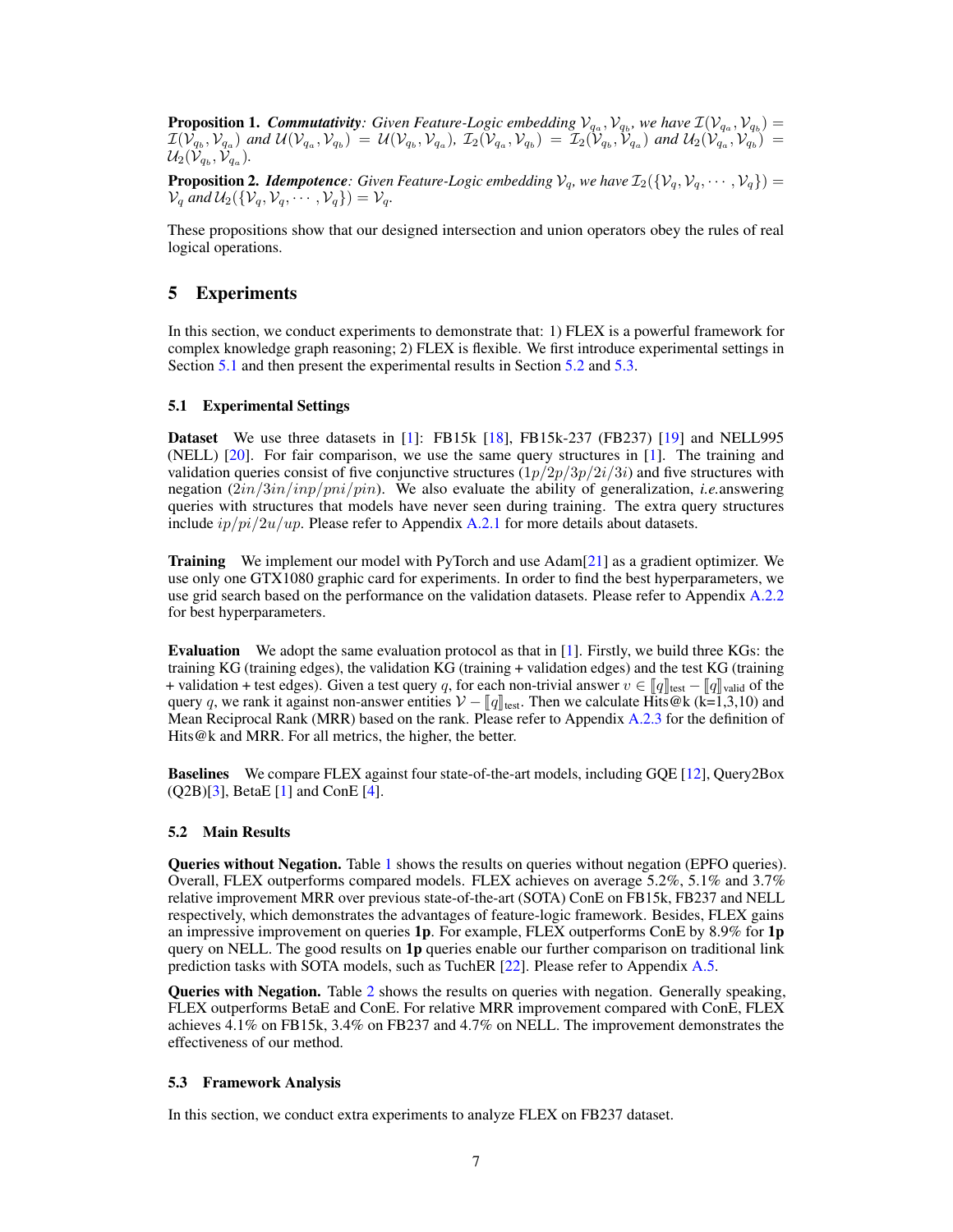| <b>Dataset</b>    | Model       | 1 <sub>p</sub> | 2p   | 3p   | 2i   | 3i   | рi   | ip   | 2u   | up   | <b>AVG</b> |
|-------------------|-------------|----------------|------|------|------|------|------|------|------|------|------------|
|                   | <b>GQE</b>  | 53.9           | 15.5 | 11.1 | 40.2 | 52.4 | 27.5 | 19.4 | 22.3 | 11.7 | 28.2       |
|                   | O2B         | 70.5           | 23.0 | 15.1 | 61.2 | 71.8 | 41.8 | 28.7 | 37.7 | 19.0 | 40.1       |
| FB15 <sub>k</sub> | BetaE       | 65.1           | 25.7 | 24.7 | 55.8 | 66.5 | 43.9 | 28.1 | 40.1 | 25.2 | 41.6       |
|                   | ConE        | 73.3           | 33.8 | 29.2 | 64.4 | 73.7 | 50.9 | 35.7 | 55.7 | 31.4 | 49.8       |
|                   | <b>FLEX</b> | 77.1           | 37.4 | 31.6 | 66.4 | 75.2 | 54.2 | 42.4 | 52.9 | 34.3 | 52.4       |
|                   | <b>GQE</b>  | 35.2           | 7.4  | 5.5  | 23.6 | 35.7 | 16.7 | 10.9 | 8.4  | 5.8  | 16.6       |
|                   | O2B         | 41.3           | 9.9  | 7.2  | 31.1 | 45.4 | 21.9 | 13.3 | 11.9 | 8.1  | 21.1       |
| FB237             | BetaE       | 39.0           | 10.9 | 10.0 | 28.8 | 42.5 | 22.4 | 12.6 | 12.4 | 9.7  | 20.9       |
|                   | ConE        | 41.8           | 12.8 | 11.0 | 32.6 | 47.3 | 25.5 | 14.0 | 14.5 | 10.8 | 23.4       |
|                   | <b>FLEX</b> | 43.6           | 13.1 | 11.1 | 34.9 | 48.4 | 27.4 | 16.1 | 15.4 | 11.1 | 24.6       |
|                   | <b>GQE</b>  | 33.1           | 12.1 | 9.9  | 27.3 | 35.1 | 18.5 | 14.5 | 8.5  | 9.0  | 18.7       |
|                   | Q2B         | 42.7           | 14.5 | 11.7 | 34.7 | 45.8 | 23.2 | 17.4 | 12.0 | 10.7 | 23.6       |
| <b>NELL</b>       | BetaE       | 53.0           | 13.0 | 11.4 | 37.6 | 47.5 | 24.1 | 14.3 | 12.2 | 8.5  | 24.6       |
|                   | ConE        | 53.1           | 16.1 | 13.9 | 40.0 | 50.8 | 26.3 | 17.5 | 15.3 | 11.3 | 27.2       |
|                   | <b>FLEX</b> | 57.8           | 16.8 | 14.7 | 40.5 | 50.8 | 27.3 | 19.4 | 15.6 | 11.6 | 28.2       |

<span id="page-7-0"></span>Table 1: MRR results for answering queries without negation  $(\exists, \wedge, \vee)$  on FB237 and NELL. The results are taken from Zhang et al. [\[4\]](#page-9-3). The best results are in bold. AVG denotes average performance.

<span id="page-7-1"></span>Table 2: MRR results for answering queries with negation on FB237, and NELL. The results are taken from Zhang et al. [\[4\]](#page-9-3). The best results are in bold. AVG denotes average performance.

| <b>Dataset</b> | Model        | 2in  | 3in  | inp  | pin  | pni  | AVG  |
|----------------|--------------|------|------|------|------|------|------|
|                | <b>BetaE</b> | 14.3 | 14.7 | 11.5 | 6.5  | 12.4 | 11.8 |
| FB15k          | ConE         | 17.9 | 18.7 | 12.5 | 9.8  | 15.1 | 14.8 |
|                | <b>FLEX</b>  | 18.0 | 19.3 | 14.2 | 10.1 | 15.2 | 15.4 |
|                | <b>BetaE</b> | 5.1  | 7.9  | 7.4  | 3.6  | 3.4  | 5.4  |
| FB237          | ConE         | 5.4  | 8.6  | 7.8  | 4.0  | 3.6  | 5.9  |
|                | <b>FLEX</b>  | 5.6  | 10.7 | 8.2  | 4.0  | 3.6  | 6.5  |
|                | <b>BetaE</b> | 5.1  | 7.8  | 10.0 | 3.1  | 3.5  | 5.9  |
| NELL.          | ConE         | 5.7  | 8.1  | 10.8 | 3.5  | 3.9  | 6.4  |
|                | <b>FLEX</b>  | 5.8  | 9.1  | 10.9 | 3.6  | 4.1  | 6.7  |

# 5.3.1 Sensitivity

Impacts of Dimensionality. Our experiments indicate that the selection of embedding dimension has substantial influence on both effectiveness and efficiency of FLEX. We train FLEX with embedding dimension  $d \in \{200, 400, 600, 800, 1000\}$  and plot results based on the validation set, as shown in Figure [3.](#page-7-2) With the increase of  $d$ , the training time rises, while the model performance (indicated by MRR) increases slowly during  $d = 200$  and  $d = 800$  but falls after  $d = 1000$ . Therefore, we decide 800 as the best setting.

Stable Performance. We train and test FLEX five times with different random seeds and report the error bars in Appendix [A.3.](#page-13-1) The small standard variances demonstrate that the performance of FLEX is stable.

<span id="page-7-2"></span>

Figure 3: Impact of dimensionality.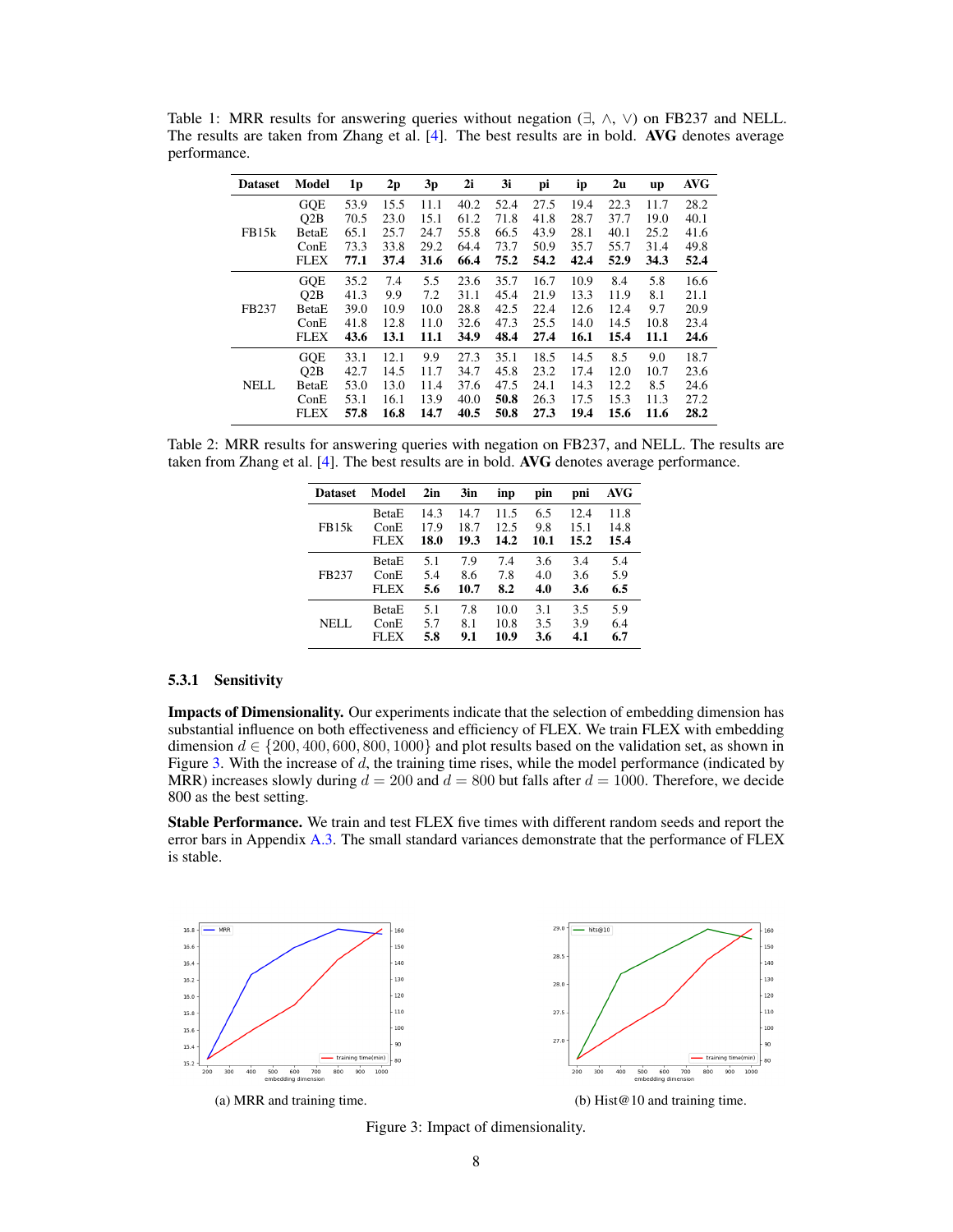<span id="page-8-0"></span>Table 3: MRR comparison for all variants of FLEX answering queries with & without negation on FB237. Each variant is based on basic FLEX (first row). From top to bottom, the variants are grouped by feature part modified, logic part modified, training data modified. The best results are in bold. AVG denotes average performance.

| Model                                                                                       | AVG —        | 1 <sub>p</sub>                                                            | 2p        |                | 3p 2i 3i ip pi 2in 3in inp pin pni 2u                                                   |  |  |  |  | up u |
|---------------------------------------------------------------------------------------------|--------------|---------------------------------------------------------------------------|-----------|----------------|-----------------------------------------------------------------------------------------|--|--|--|--|------|
| FLEX                                                                                        | 18.1         |                                                                           |           |                | 43.6 13.1 11.1 34.9 48.4 16.1 27.4 5.6 10.7 8.2 4.0 3.6 15.4 11.1                       |  |  |  |  |      |
| $FLEX-\infty$<br>FLEX-2F                                                                    | 18.1<br>18.3 | 43.5<br>43.6 13.3 11.2 35.0 48.8 17.4 27.3 5.8 10.4 8.5 4.1 4.0 15.6 11.5 |           |                | 13.1 11.1 34.9 48.6 16.4 26.9 5.6 10.6 8.0 3.9 3.7 15.5 11.2                            |  |  |  |  |      |
| FLEX- $\mathcal{I}_2$ 18.0 43.3 12.8 10.9 34.8 49.4 15.9 27.1 5.4 9.7 8.4 4.1 3.6 14.9 10.9 |              |                                                                           |           |                |                                                                                         |  |  |  |  |      |
| $FLEX-{\mathcal U}$<br>$FLEX-1p$                                                            | 18.1         | $41.7 -$                                                                  | 43.3 13.0 | 11.1<br>$\sim$ | 34.5 47.7 16.6 27.0 5.8 10.1 8.5 4.1 3.8 15.6 11.7<br>the company's company's company's |  |  |  |  |      |

# 5.3.2 Extensibility and Flexibility

To investigate the extensibility and flexibility of the framework, we compare FLEX with its variants. Table [3](#page-8-0) shows the MRR results of FLEX and its variants on FB237.

- 1. FLEX-2F: FLEX with two feature parts and one logic part. Both feature parts depend on the same logic part, but they do not depend on each other.
- 2. FLEX-∞: FLEX with the real space as its feature space, infinite range. Specifically,  $tanh(·)$ is removed in operators.
- 3. FLEX- $\mathcal{I}_2$ : FLEX with  $\mathcal{I}_2$  as intersection operations (in Section [4.2\)](#page-4-2).
- 4. FLEX- $U:$  FLEX with trainable union operator instead of using DNF or DM. In order to train the union operator, we append 14968 newly generated queries of 2u and up structures to the training set. The validation set and test set remain the same. Note that the generated data doesn't contain any queries in validation set or test set.
- 5. FLEX-1p: FLEX with the training data only containing queries of 1p structure.

FLEX-2F v.s. FLEX. Comparing to FLEX, FLEX-2F with two feature parts achieves up to 0.5% MRR improvement on average, which demonstrates the extensibility of FLEX framework to add more feature parts. We conclude that more parameters for the feature part result in more accurate reasoning answers, because it contributes to more precise description of entities.

FLEX- $\infty$  v.s. FLEX. The result of FLEX- $\infty$  is quite close to FLEX's result on all tasks within 0.003 error. Therefore, using the real space as the feature space is suitable, which shows the flexibility.

FLEX- $\mathcal{I}_2$  v.s. FLEX. We introduce min-based intersection operator and max-based union operator in Section [4.2](#page-4-2) to show that our logic part is flexible to customize. Both FLEX and FLEX- $\mathcal{I}_2$  achieve similar results on most tasks. Furthermore,  $FLEX - \mathcal{I}_2$  gains the best result on  $3i$  tasks. The result demonstrates that different implementations of the logic part slightly affect the final performance.

FLEX- $U$  v.s. FLEX. FLEX- $U$  achieves the best performance on 2u and up, which demonstrates that the trainable union operator and specialized union training data contribute to the performance on 2u and up tasks.

FLEX-1p v.s. All. FLEX-1p achieves the worst performance since it has only 1p queries for training. We conclude that extra multi-hop reasoning data is crucial to promote one-hop reasoning. For more analysis on multi-hop reasoning and one-hop reasoning, please refer to Appendix [A.5.](#page-14-0)

# 6 Conclusion

In this paper, we propose a novel knowledge graph embedding framework, named Feature-Logic Embedding framework, FLEX, for complex knowledge graph reasoning. We divide the normal embedding into two loosely decoupled part, feature and logic, which endows the framework with strong logical reasoning capability, extensibility and flexibility. To the best of our knowledge, FLEX is the first framework to support various embedding spaces and handle all FOL operations. Our framework outperforms the state-of-the-art knowledge graph reasoning methods on real-world benchmark datasets.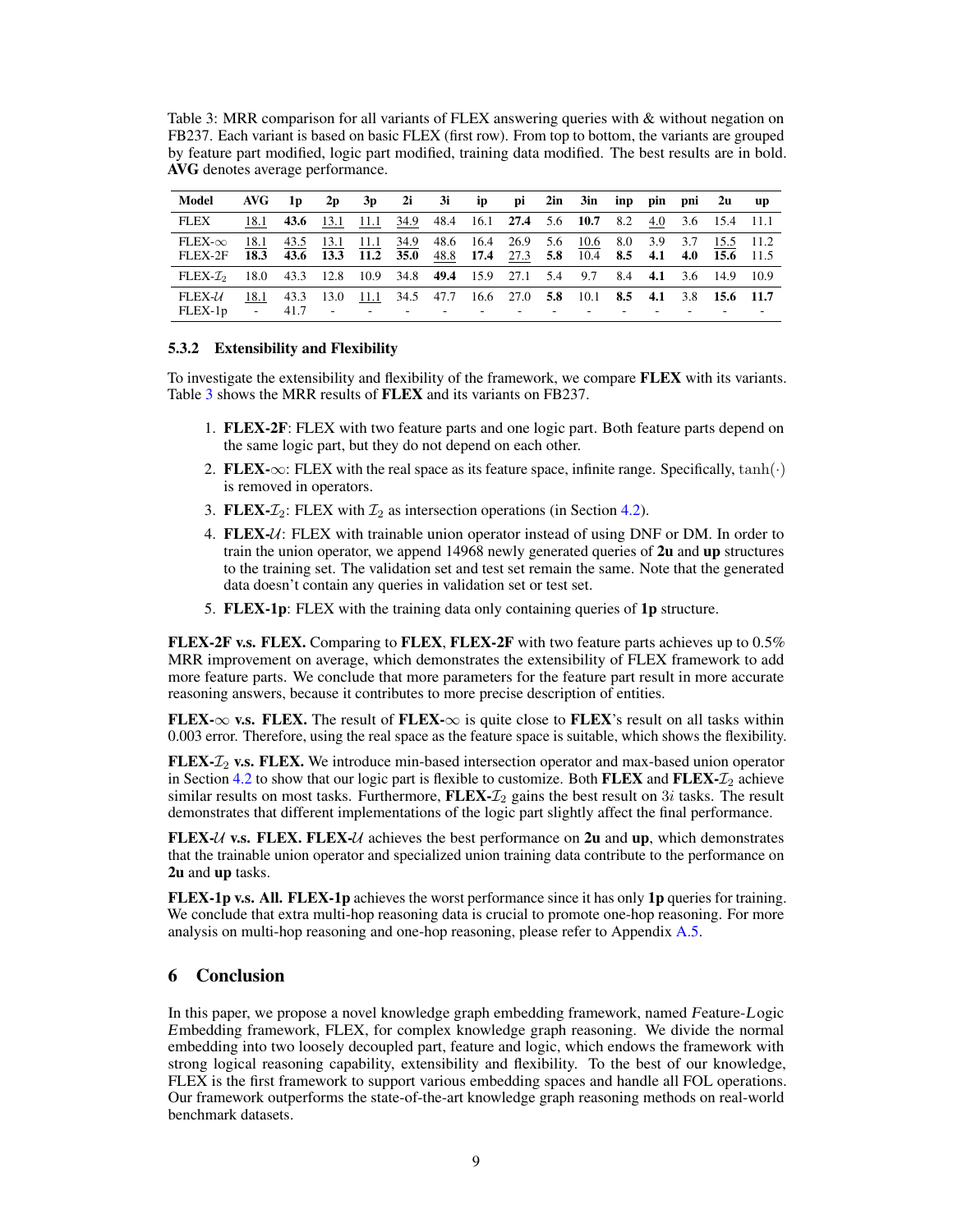# References

- <span id="page-9-0"></span>[1] Hongyu Ren and Jure Leskovec. Beta embeddings for multi-hop logical reasoning in knowledge graphs. *Neural Information Processing Systems (NeurIPS)*, 2020.
- <span id="page-9-1"></span>[2] Nurendra Choudhary, Nikhil Rao, Sumeet Katariya, Karthik Subbian, and Chandan Reddy. Probabilistic entity representation model for reasoning over knowledge graphs. *Advances in Neural Information Processing Systems*, 34, 2021.
- <span id="page-9-2"></span>[3] H Ren, W Hu, and J Leskovec. Query2box: Reasoning over knowledge graphs in vector space using box embeddings. In *International Conference on Learning Representations (ICLR)*, 2020.
- <span id="page-9-3"></span>[4] Zhanqiu Zhang, Jie Wang, Jiajun Chen, Shuiwang Ji, and Feng Wu. Cone: Cone embeddings for multi-hop reasoning over knowledge graphs. *Advances in Neural Information Processing Systems*, 34, 2021.
- <span id="page-9-4"></span>[5] Nurendra Choudhary, Nikhil Rao, Sumeet Katariya, Karthik Subbian, and Chandan K Reddy. Selfsupervised hyperboloid representations from logical queries over knowledge graphs. In *Proceedings of the Web Conference 2021*, pages 1373–1384, 2021.
- <span id="page-9-5"></span>[6] Zhaoyu Lou, Jiaxuan You, Chengtao Wen, Arquimedes Canedo, Jure Leskovec, et al. Neural subgraph matching. *arXiv preprint arXiv:2007.03092*, 2020.
- <span id="page-9-6"></span>[7] Zixun Lan, Limin Yu, Linglong Yuan, Zili Wu, Qiang Niu, and Fei Ma. Sub-gmn: The subgraph matching network model. *arXiv preprint arXiv:2104.00186*, 2021.
- <span id="page-9-7"></span>[8] Wenhan Xiong, Thien Hoang, and William Yang Wang. Deeppath: A reinforcement learning method for knowledge graph reasoning. In *Proceedings of the 2017 Conference on Empirical Methods in Natural Language Processing*, pages 564–573, 2017.
- [9] Xi Victoria Lin, Richard Socher, and Caiming Xiong. Multi-hop knowledge graph reasoning with reward shaping. In *Proceedings of the 2018 Conference on Empirical Methods in Natural Language Processing*, pages 3243–3253, 2018.
- [10] Yelong Shen, Jianshu Chen, Po-Sen Huang, Yuqing Guo, and Jianfeng Gao. M-walk: learning to walk over graphs using monte carlo tree search. In *Proceedings of the 32nd International Conference on Neural Information Processing Systems*, pages 6787–6798, 2018.
- <span id="page-9-8"></span>[11] Guojia Wan and Bo Du. Gaussianpath: A bayesian multi-hop reasoning framework for knowledge graph reasoning. In *Proceedings of the AAAI Conference on Artificial Intelligence*, volume 35, pages 4393–4401, 2021.
- <span id="page-9-9"></span>[12] Will Hamilton, Payal Bajaj, Marinka Zitnik, Dan Jurafsky, and Jure Leskovec. Embedding logical queries on knowledge graphs. *Advances in Neural Information Processing Systems*, 31:2026–2037, 2018.
- <span id="page-9-10"></span>[13] Lihui Liu, Boxin Du, Heng Ji, ChengXiang Zhai, and Hanghang Tong. Neural-answering logical queries on knowledge graphs. In *Proceedings of the 27th ACM SIGKDD Conference on Knowledge Discovery & Data Mining*, pages 1087–1097, 2021.
- <span id="page-9-11"></span>[14] Haitian Sun, Andrew Arnold, Tania Bedrax Weiss, Fernando Pereira, and William W Cohen. Faithful embeddings for knowledge base queries. *Advances in Neural Information Processing Systems*, 33, 2020.
- [15] Dinesh Garg, Shajith Ikbal, Santosh K Srivastava, Harit Vishwakarma, Hima Karanam, and L Venkata Subramaniam. Quantum embedding of knowledge for reasoning. *Advances in Neural Information Processing Systems*, 32:5594–5604, 2019.
- <span id="page-9-12"></span>[16] Santosh Kumar Srivastava, Dinesh Khandelwal, Dhiraj Madan, Dinesh Garg, Hima Karanam, and L Venkata Subramaniam. Inductive quantum embedding. *Advances in Neural Information Processing Systems*, 33, 2020.
- <span id="page-9-13"></span>[17] Erik Arakelyan, Daniel Daza, Pasquale Minervini, and Michael Cochez. Complex query answering with neural link predictors. In *International Conference on Learning Representations*, 2021. URL <https://openreview.net/forum?id=Mos9F9kDwkz>.
- <span id="page-9-14"></span>[18] Kurt Bollacker, Colin Evans, Praveen Paritosh, Tim Sturge, and Jamie Taylor. Freebase: a collaboratively created graph database for structuring human knowledge. In *Proceedings of the 2008 ACM SIGMOD international conference on Management of data*, pages 1247–1250, 2008.
- <span id="page-9-15"></span>[19] Kristina Toutanova and Danqi Chen. Observed versus latent features for knowledge base and text inference. In *3rd Workshop on Continuous Vector Space Models and Their Compositionality*, 2015.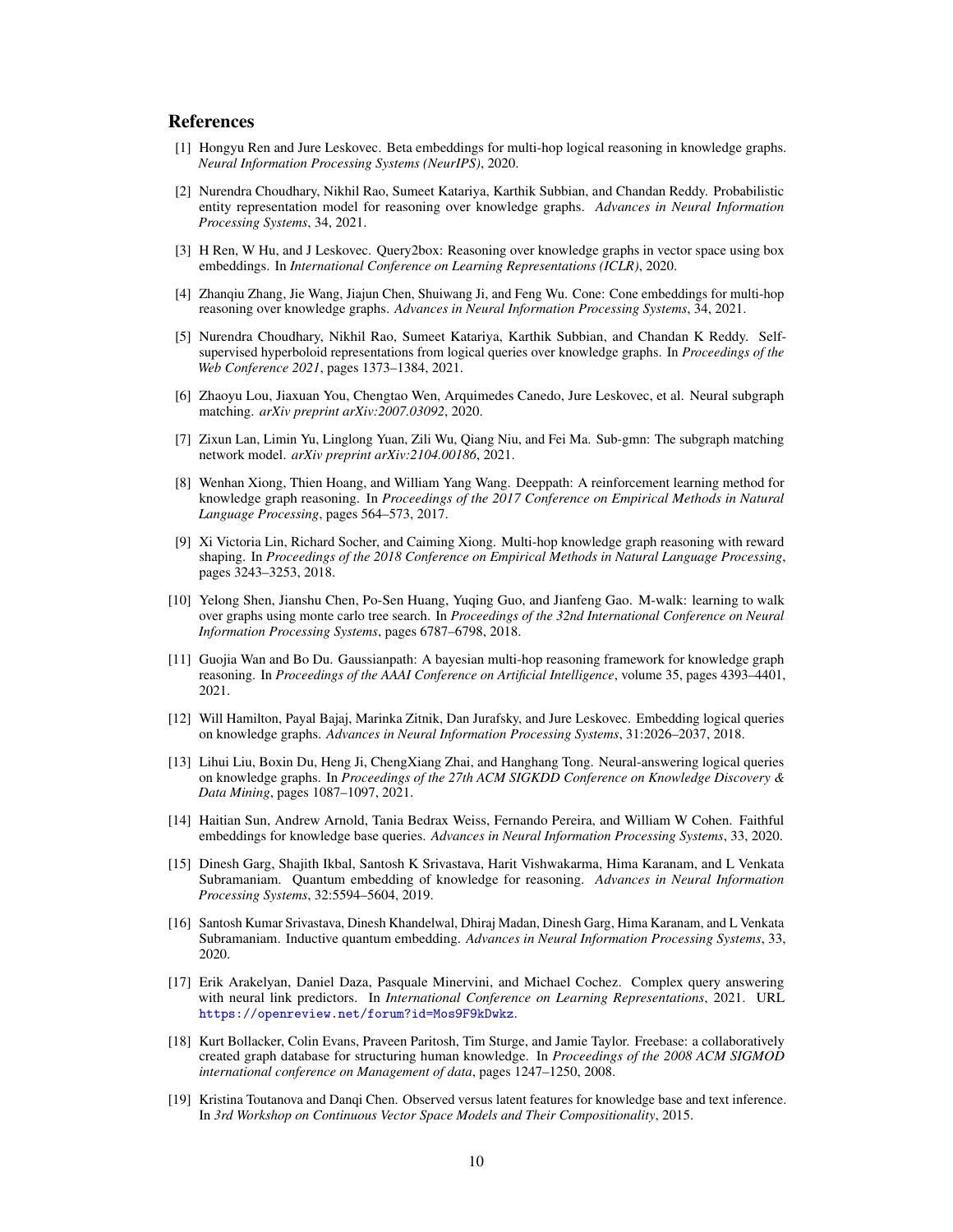- <span id="page-10-0"></span>[20] Andrew Carlson, Justin Betteridge, Bryan Kisiel, Burr Settles, Estevam R Hruschka, and Tom M Mitchell. Toward an architecture for never-ending language learning. In *Twenty-Fourth AAAI conference on artificial intelligence*, 2010.
- <span id="page-10-1"></span>[21] Diederick P Kingma and Jimmy Ba. Adam: A method for stochastic optimization. In *Proceedings of the International Conference on Learning Representations (ICLR)*, 2015.
- <span id="page-10-2"></span>[22] Ivana Balaževic, Carl Allen, and Timothy Hospedales. Tucker: Tensor factorization for knowledge graph ´ completion. In *Proceedings of the 2019 Conference on Empirical Methods in Natural Language Processing and the 9th International Joint Conference on Natural Language Processing (EMNLP-IJCNLP)*, pages 5185–5194, 2019.

# **Checklist**

- 1. For all authors...
	- (a) Do the main claims made in the abstract and introduction accurately reflect the paper's contributions and scope? [Yes] See Section [1](#page-0-0)
	- (b) Did you describe the limitations of your work? [Yes] See Section [A.8](#page-15-0)
	- (c) Did you discuss any potential negative societal impacts of your work? [Yes] See Section [A](#page-11-1)
	- (d) Have you read the ethics review guidelines and ensured that your paper conforms to them? [Yes] Yes.
- 2. If you are including theoretical results...
	- (a) Did you state the full set of assumptions of all theoretical results? [Yes] See Section [4.4](#page-5-1)
	- (b) Did you include complete proofs of all theoretical results? [Yes] See Section [A.1](#page-11-0)
- 3. If you ran experiments...
	- (a) Did you include the code, data, and instructions needed to reproduce the main experimental results (either in the supplemental material or as a URL)? [Yes] See Section [A.2.2](#page-12-1)
	- (b) Did you specify all the training details (e.g., data splits, hyperparameters, how they were chosen)? [Yes] See Section [A.2.1](#page-12-0)
	- (c) Did you report error bars (e.g., with respect to the random seed after running experiments multiple times)? [Yes] See Section [A.3](#page-13-1)
	- (d) Did you include the total amount of compute and the type of resources used (e.g., type of GPUs, internal cluster, or cloud provider)? [Yes] See Section [A.2.2](#page-12-1)
- 4. If you are using existing assets (e.g., code, data, models) or curating/releasing new assets...
	- (a) If your work uses existing assets, did you cite the creators? [N/A]
	- (b) Did you mention the license of the assets? [N/A]
	- (c) Did you include any new assets either in the supplemental material or as a URL?  $[N/A]$
	- (d) Did you discuss whether and how consent was obtained from people whose data you're using/curating? [N/A]
	- (e) Did you discuss whether the data you are using/curating contains personally identifiable information or offensive content? [N/A]
- 5. If you used crowdsourcing or conducted research with human subjects...
	- (a) Did you include the full text of instructions given to participants and screenshots, if applicable? [N/A]
	- (b) Did you describe any potential participant risks, with links to Institutional Review Board (IRB) approvals, if applicable? [N/A]
	- (c) Did you include the estimated hourly wage paid to participants and the total amount spent on participant compensation? [N/A]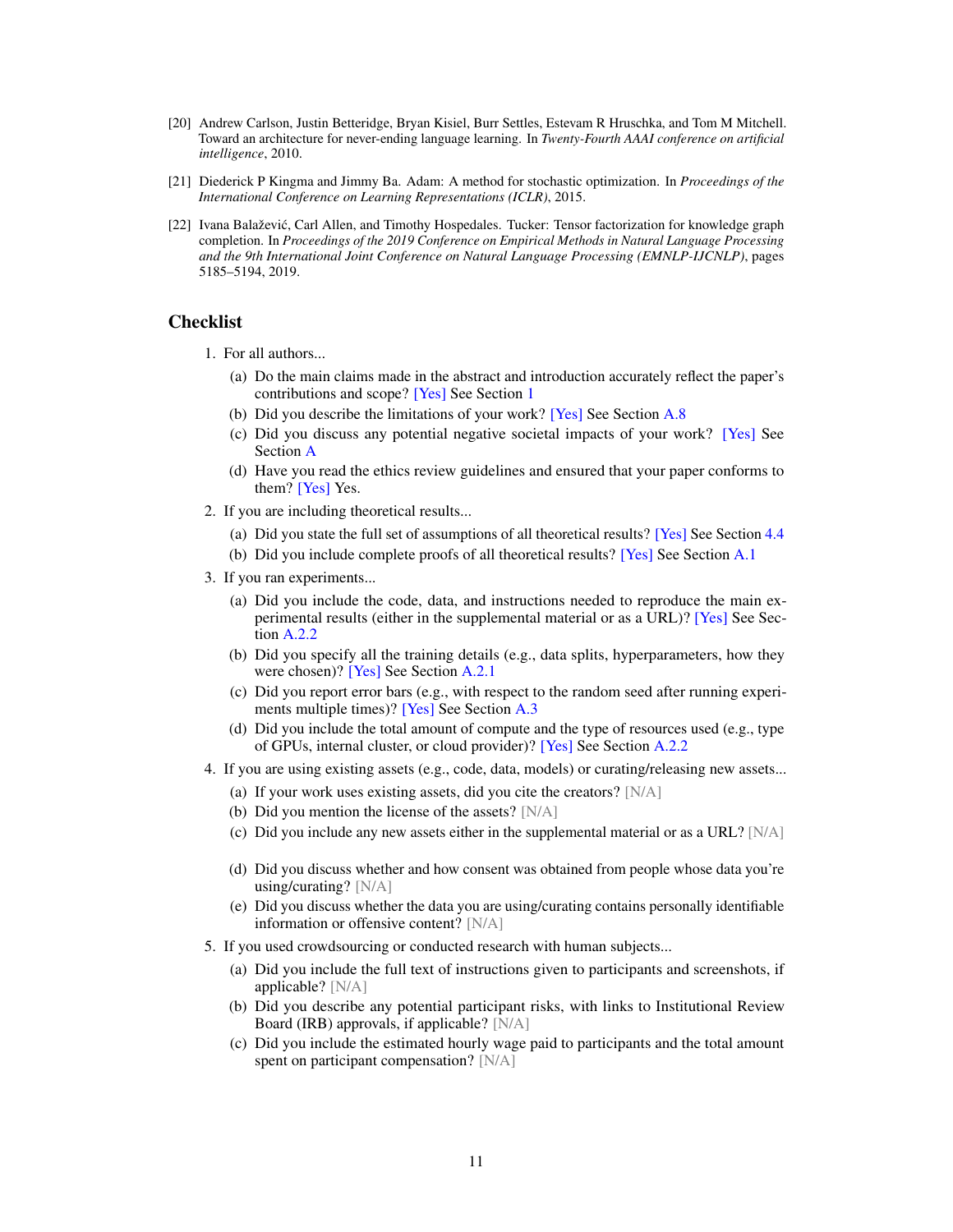# A Appendix

# <span id="page-11-1"></span>Broader Impact

Multi-hop reasoning makes information stored in KGs more valuable. With the help of multi-hop reasoning, we can digest more hidden and implicit information in KGs. It will help in various application such as question answering, recommend systems and information retrieval. It also shows a potential risk to expose unexpected personal information on public data.

### <span id="page-11-0"></span>A.1 Proofs

In this part, we prove that FLEX has properties of commutativity, idempotence and involution. Here, we provide proofs for the following items:

(Proposition [1\)](#page-6-3) **Commutativity**: Given Feature-Logic embedding  $V_{q_a}, V_{q_b}$ , we have  $\mathcal{I}(V_{q_a}, V_{q_b})$  =  $\mathcal{I}(\mathcal{V}_{q_b},\mathcal{V}_{q_a})$  and  $\mathcal{U}(\mathcal{V}_{q_a},\mathcal{V}_{q_b}) = \mathcal{U}(\mathcal{V}_{q_b},\mathcal{V}_{q_a})$ ,  $\mathcal{I}_2(\mathcal{V}_{q_a},\mathcal{V}_{q_b}) = \mathcal{I}_2(\mathcal{V}_{q_b},\mathcal{V}_{q_a})$  and  $\mathcal{U}_2(\mathcal{V}_{q_a},\mathcal{V}_{q_b}) =$  $\mathcal{U}_2(\mathcal{V}_{q_b},\mathcal{V}_{q_a}).$ 

(Proposition [2\)](#page-6-4) **Idempotence**: Given Feature-Logic embedding  $V_q$ , we have  $\mathcal{I}_2(\{V_q, V_q, \dots, V_q\}) =$  $\mathcal{V}_q$  and  $\mathcal{U}_2(\{\mathcal{V}_q, \mathcal{V}_q, \cdots, \mathcal{V}_q\}) = \mathcal{V}_q$ .

# *Proof.* (Proposition [1\)](#page-6-3) **Commutativity**:

The definitions of the operator are listed as follows:

Intersection Operator  $\mathcal{I}$ :

$$
\begin{aligned} \boldsymbol{\theta}_f' &= \sum_{i=1}^n \boldsymbol{\alpha}_i \boldsymbol{\theta}_{q_i,f} \\ \boldsymbol{\theta}_l' &= \prod_{i=1}^n \boldsymbol{\theta}_{q_i,l} \end{aligned}
$$

Union Operator  $U$ :

$$
\begin{aligned} \boldsymbol{\theta}_f' &= \sum_{i=1}^n \boldsymbol{\alpha}_i \boldsymbol{\theta}_{q_i,f} \\ \boldsymbol{\theta}_l' &= \sum_{i=1}^n \boldsymbol{\theta}_{q_i,l} - \sum_{1 \leqslant i < j \leqslant n} \boldsymbol{\theta}_{q_i,l} \boldsymbol{\theta}_{q_j,l} + \sum_{1 \leqslant i < j < k \leqslant n} \boldsymbol{\theta}_{q_i,l} \boldsymbol{\theta}_{q_j,l} \boldsymbol{\theta}_{q_k,l} + \ldots + (-1)^{n-1} \prod_{i=1}^n \boldsymbol{\theta}_{q_i,l} \end{aligned}
$$

where

$$
\boldsymbol{\alpha}_i = \frac{\exp(\textbf{MLP}([\boldsymbol{\theta}_{q_i,f};\boldsymbol{\theta}_{q_i,l}]))}{\sum_{j=1}^n \exp(\textbf{MLP}([\boldsymbol{\theta}_{q_j,f};\boldsymbol{\theta}_{q_j,l}]))}
$$

 $U_2$  and  $\mathcal{I}_2$  are the same with  $U_2$  and  $\mathcal{I}_2$  except logic part.

$$
\mathcal{I}_2: \boldsymbol{\theta}'_l = \min\{\boldsymbol{\theta}_{q_1,l}, \boldsymbol{\theta}_{q_2,l}, \cdots, \boldsymbol{\theta}_{q_n,l}\} \mathcal{U}_2: \boldsymbol{\theta}'_l = \max\{\boldsymbol{\theta}_{q_1,l}, \boldsymbol{\theta}_{q_2,l}, \cdots, \boldsymbol{\theta}_{q_n,l}\}
$$

For the feature parts of all operations, the attention weights are invariant to permutations.

For  $U_2$  and  $\mathcal{I}_2$ , the element-wise maximum function max( $\cdot$ ) and the element-wise minimum function  $\min(\cdot)$  are also invariant to permutations. Thus, both  $\mathcal{U}_2$  and  $\mathcal{I}_2$  satisfy Commutativity.

For  $I$ , the intersection of logic part is naturally commutative, since multiplication is commutative. Therefore,  $I$  has Commutativity.

For  $U$ , the computation of logic parts is invariant to permutations, because both multiplication and addition comply to commutative law. So  $U$  is commutative as well.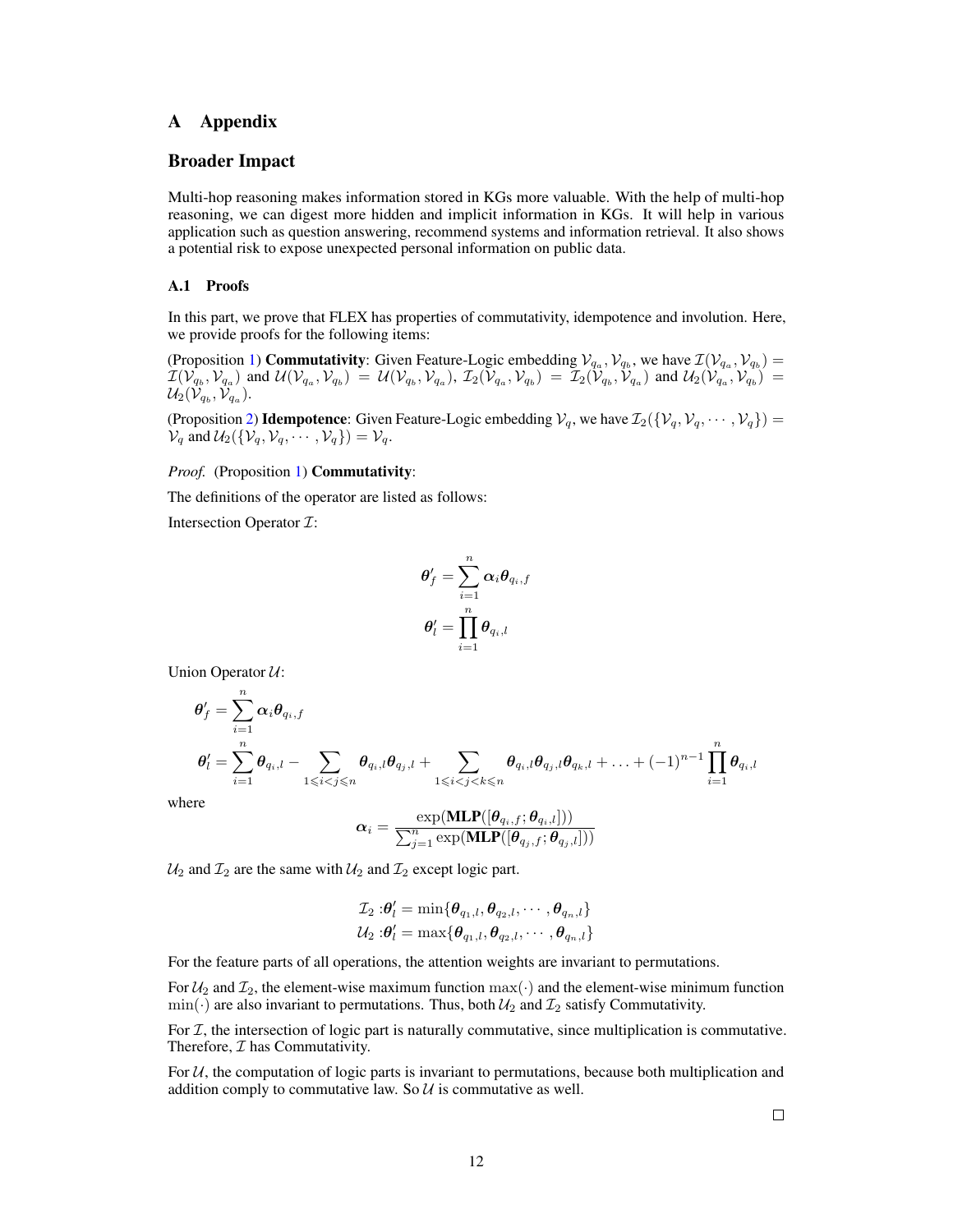Table 4: Dataset statistics

<span id="page-12-2"></span>

| <b>Dataset</b>     | <b>Entities</b> | <b>Relations</b> | <b>Training Edges</b> | <b>Validation Edges</b> | <b>Test Edges</b> | <b>Total Edges</b> |
|--------------------|-----------------|------------------|-----------------------|-------------------------|-------------------|--------------------|
| FB <sub>15</sub> k | 14.951          | 1.345            | 483.142               | 50,000                  | 59.071            | 592.213            |
| FB15k-237          | 14.505          | 237              | 272.115               | 17.526                  | 20.438            | 310,079            |
| <b>NELL995</b>     | 63.361          | 200              | 114.213               | 14.324                  | 14.267            | 142.804            |

<span id="page-12-3"></span>Table 5: Number of query. EPFO represents query without negation. Neg represents query with negation. n1p represents query which is not 1p.

|                    | <b>Training</b> |        | Validation     |                 | <b>Test</b> |                 |  |
|--------------------|-----------------|--------|----------------|-----------------|-------------|-----------------|--|
| <b>Dataset</b>     | <b>EPFO</b>     | Neg    | 1 <sub>D</sub> | n1 <sub>p</sub> | 1p          | n1 <sub>p</sub> |  |
| FB <sub>15</sub> k | 273.710         | 27.371 | 59,078         | 8,000           | 66,990      | 8,000           |  |
| FB237              | 149,689         | 14.968 | 20.094         | 5.000           | 22,804      | 5,000           |  |
| NELL               | 107.982         | 10.798 | 16.910         | 4.000           | 17.021      | 4.000           |  |

#### *Proof.* (Proposition [2\)](#page-6-4) **Idempotence**:

Suppose that  $V_q = (\theta_f, \theta_l)$ . The attention weights  $\alpha_i$  where  $i = 1, 2, \dots, n$  are the same, because each attention weight corresponds to the same query embedding  $V_q$  and the attention weights are invariant to permutations. Therefore, the feature part remains:  $\theta'_{f} = \sum_{i=1}^{n} \alpha_{i} \theta_{f} = (\sum_{i=1}^{n} \alpha_{i}) \theta_{f} =$  $\theta_f$ .

For  $\mathcal{I}_2$ , the logic part remains:  $\theta'_l = \min{\{\theta_l, \theta_l, \dots, \theta_l\}} = \theta_l$ .

For  $\mathcal{U}_2$ , the logic part also remains:  $\theta'_l = \max{\{\theta_l, \theta_l, \dots, \theta_l\}} = \theta_l$ .

To conclude, the operator  $\mathcal{I}_2$  and  $\mathcal{U}_2$  both have Idempotence.

 $\Box$ 

### A.2 Experiments Details

In this section, we show more details about our experiments.

#### <span id="page-12-0"></span>A.2.1 Datasets Details

The datasets and query structured are created by [\[1\]](#page-9-0). The statistics of the dataset are shown in Table [4.](#page-12-2) The number of query for each dataset is shown in [5.](#page-12-3)

#### <span id="page-12-1"></span>A.2.2 Implementation Details

The source code is available at  $\frac{htps://anonymous.4open.science/r/FLEX_NIPS}$ . We cite these projects and thank them for their great contributions!

- 1. GQE (MIT License): <https://github.com/snap-stanford/KGReasoning>
- 2. Query2box (MIT License): <https://github.com/snap-stanford/KGReasoning>
- 3. BetaE (MIT License): <https://github.com/snap-stanford/KGReasoning>
- 4. ConE (MIT License): <https://github.com/MIRALab-USTC/QE-ConE>

The best hyperparameters of FLEX for each dataset are shown in Table [6.](#page-13-2)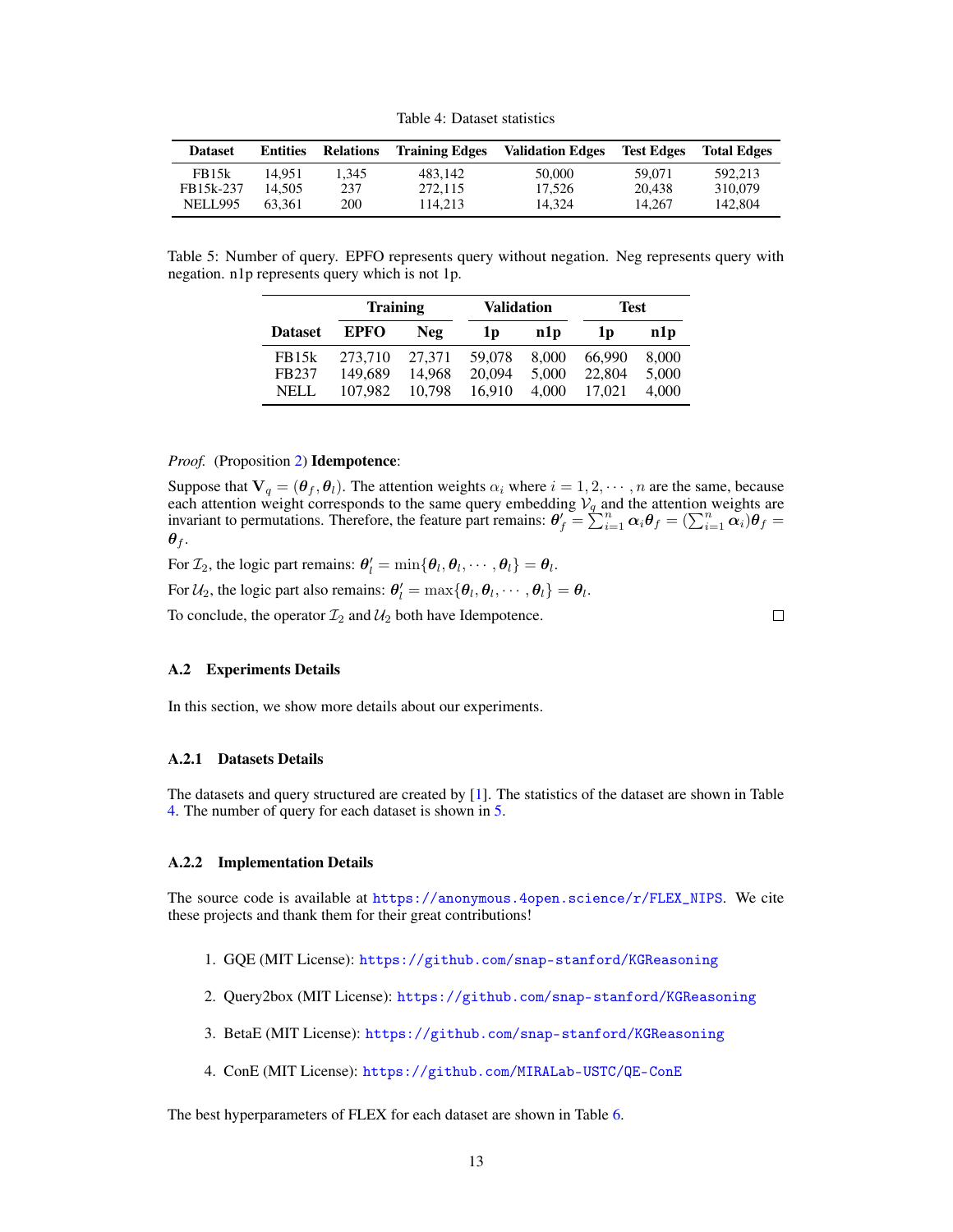<span id="page-13-2"></span>Table 6: best hyperparameters on each dataset. d is the embedding dimension, b is the batch size,  $k$  is the negative sampling size,  $\gamma$  is the parameter in the loss function, l is the learning rate.

| <b>Dataset</b> | d   |     |     |      |                                   |
|----------------|-----|-----|-----|------|-----------------------------------|
| FB15k          |     |     |     |      | 800 512 128 30 $1 \times 10^{-4}$ |
| FB237          | 800 | 512 | 128 | 30   | $1 \times 10^{-4}$                |
| NEL I          | 800 | 512 | 128 | 30 F | $1 \times 10^{-4}$                |

<span id="page-13-3"></span>Table 7: The mean values and standard variances of FLEX's MRR results for answering queries without negation  $(\exists, \wedge, \vee)$  on FB237.

| 1 <sub>p</sub> |  |  | $2p \quad 3p \quad 2i \quad 3i \quad pi \quad ip \quad 2u \quad up \quad AVG$                                           |  |  |
|----------------|--|--|-------------------------------------------------------------------------------------------------------------------------|--|--|
|                |  |  | 43.58 13.12 11.05 34.89 48.36 27.40 16.10 15.37 11.12 24.55                                                             |  |  |
|                |  |  | $\pm 0.084$ $\pm 0.097$ $\pm 0.123$ $\pm 0.152$ $\pm 0.169$ $\pm 0.096$ $\pm 0.097$ $\pm 0.184$ $\pm 0.167$ $\pm 0.025$ |  |  |

# <span id="page-13-0"></span>A.2.3 Evaluation

For a test query q and its non-trivial answer set  $v \in [q]_{test} - [q]_{valid}$ , we denote the rank of each answer  $v_i$  as  $rank(v_i)$ . The mean reciprocal rank (MRR) and Hits at K (Hits@K) are defined as follows:

$$
MRR(q) = \frac{1}{||v||} \sum_{v_i \in v} \frac{1}{rank(v_i)}
$$
  
\n
$$
Hits@K(q) = \frac{1}{||v||} \sum_{v_i \in v} f(rank(v_i))
$$
  
\nwhere  $f(n) = \begin{cases} 1, & n \leq K \\ 0, & n > K \end{cases}$  (11)

# <span id="page-13-1"></span>A.3 Error Bars of Main Results

In order to evaluate how stable the performance of FLEX is, we run five times with random seeds  $\{1, 10, 100, 1000, 10000\}$  and report the error bars of these results. Table [7](#page-13-3) shows the error bar of FLEX's MRR results on queries without negation (EPFO queries). Table [8](#page-14-1) shows the error bar of FLEX's MRR results on queries with negation. Overall, the standard variances are small, which demonstrate that the performance of FLEX is stable.

#### A.4 Case Study

To investigate whether the feature-logic framework can distinguish answer entities from other entities. We test the framework with three tasks  $1p$ ,  $2p$ ,  $3p$  on FB15k. We randomly select three samples: 1p ('/m/0jbk9', ('-/location/ hud\_foreclosure\_area/ estimated\_number\_of\_mortgages./ measurement\_unit/ dated\_integer/ source',)), 2p ('/m/02x\_h0', ('+/ people/ person/ spouse\_s./ people/ marriage/ type\_of\_union', '+/ people/ marriage\_union\_type/ unions\_of\_this\_type./ people/ marriage/ spouse')), 3p ('/m/02h40lc', ('-/ location/ country/ official\_language', '+/ dataworld/ gardening\_hint/ split\_to', '-/ people/ person/ nationality')). Figure [4](#page-14-2) shows the entity count distribution based on score in the KG. Horizontal axis denotes the scores, while vertical axis denotes the number of entity in the score interval. Higher score means higher confidence for the entity as answer.

We can observe two obvious peaks in each figure. The left peak represents the number of entities which aren't answers and the right peak represents the number of entities which are considered answers. It can be concluded that feature-logic framework is able to distinguish answer entities without the help of a strict geometric boundary like center-size framework.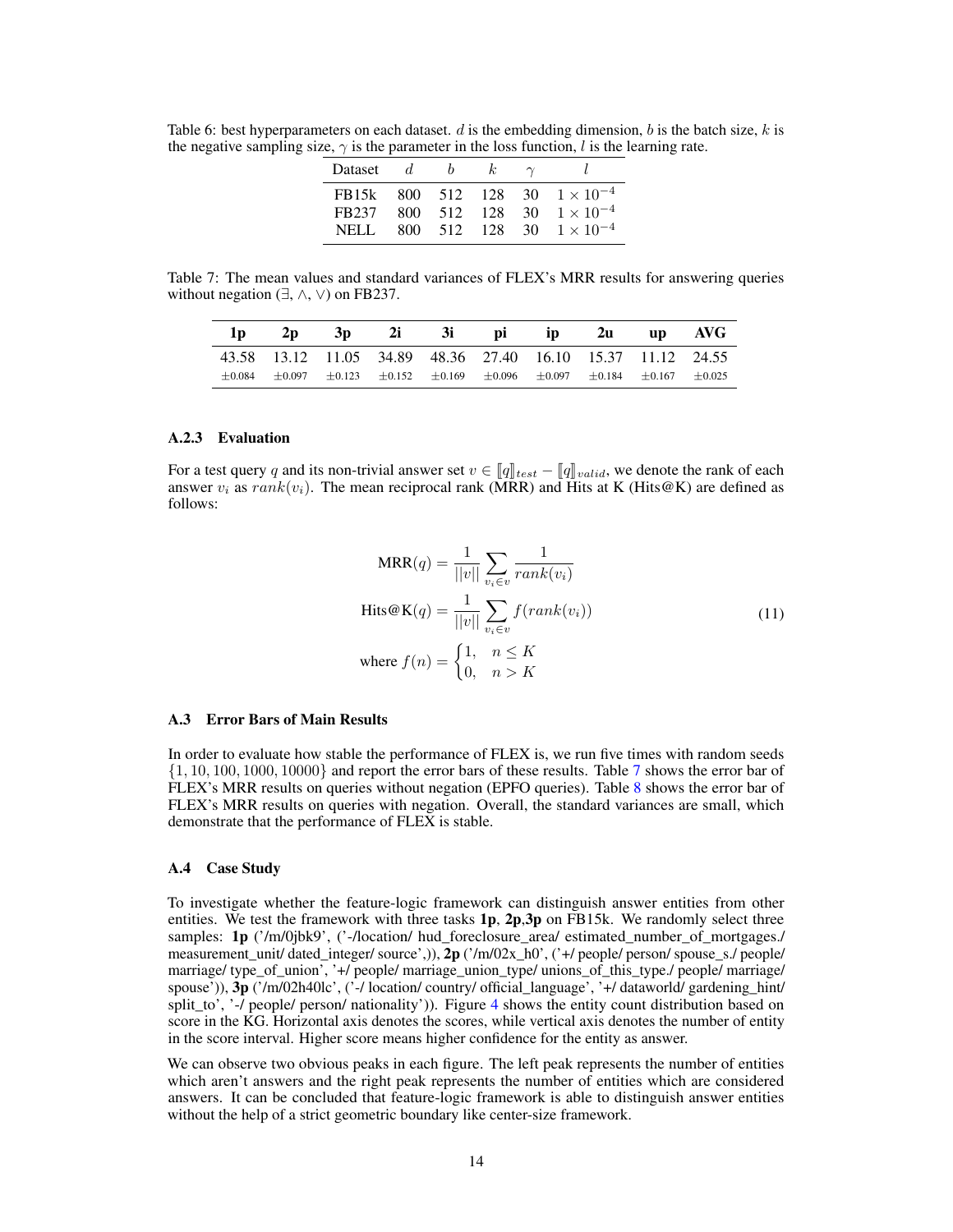<span id="page-14-2"></span>

<span id="page-14-1"></span>Table 8: The mean values and standard variances of FLEX's MRR results for answering queries with negation on FB237.

Figure 4: score distribution on different tasks

Besides, with the increase in the complexity of the task (from 1p to 3p), the right peak becomes higher and higher, which means the number of answers inferred increase. Too many answer entities inferred will confuse the framework and lead to performance decrease.

# <span id="page-14-0"></span>A.5 Link Prediction and Multi-Hop Reasoning

Reasoning on KG is a fundamental issue in the artificial intelligence which can be classified into two categories: (1) Link prediction, which uses existing facts stored in KG to infer new one, and (2) Multi-hop reasoning, which answers a first-order logic (FOL) query using logical and relational operators. Multi-hop reasoning is more difficult than link prediction, as it involves multiple entities, relationships. However, on the one hand, current SOTA models for link prediction cannot handle multi-hop reasoning queries. On the other hand, the SOTA methods for multi-hop reasoning cannot outperform SOTA approaches for link prediction. Our framework not only can handle multi-hop queries, but also achieves comparable results to SOTA models for link prediction.

We compare FLEX with ConE (the multi-hop SOTA) as well as TuckER (the link prediction SOTA). For ConE, we reproduce and obtain its MRR and Hits@k results on 1p task. For TuckER, We include its tail prediction metrics in the comparison. Note that the 1p task in multi-hop reasoning is the same as tail prediction task in link prediction.

From Table [9,](#page-15-1) it can be observed that:

(1) FLEX and its variants outperform current SOTA multi-hop reasoning model (ConE) in link prediction task and achieves comparable result with current SOTA link prediction model (TuckER).

(2) Multi-hop training contributes to the framework's one-hop performance. FLEX trained with complex multi-hop data outperforms the model FLEX-1p trained only with 1p data.

# A.6 Connection to ConE

ConE [\[4\]](#page-9-3) models the query set as sector cone. It shows impressive performance in reasoning over knowledge graph. The difference between ConE and our FLEX can be listed as follows:

(1) ConE's union is not true union because the union of sector cones is cone instead of sector cone. FLEX's union is true union in vector logic. In fact, including Q2B [\[3\]](#page-9-2), if center-size framework accurately models any EPFO logical queries, the dimensionality of the logical query embeddings needs to be  $\mathcal{O}(|\mathcal{V}|)$ , where  $|\mathcal{V}|$  is the count of all entities. And this is why we would like to propose a